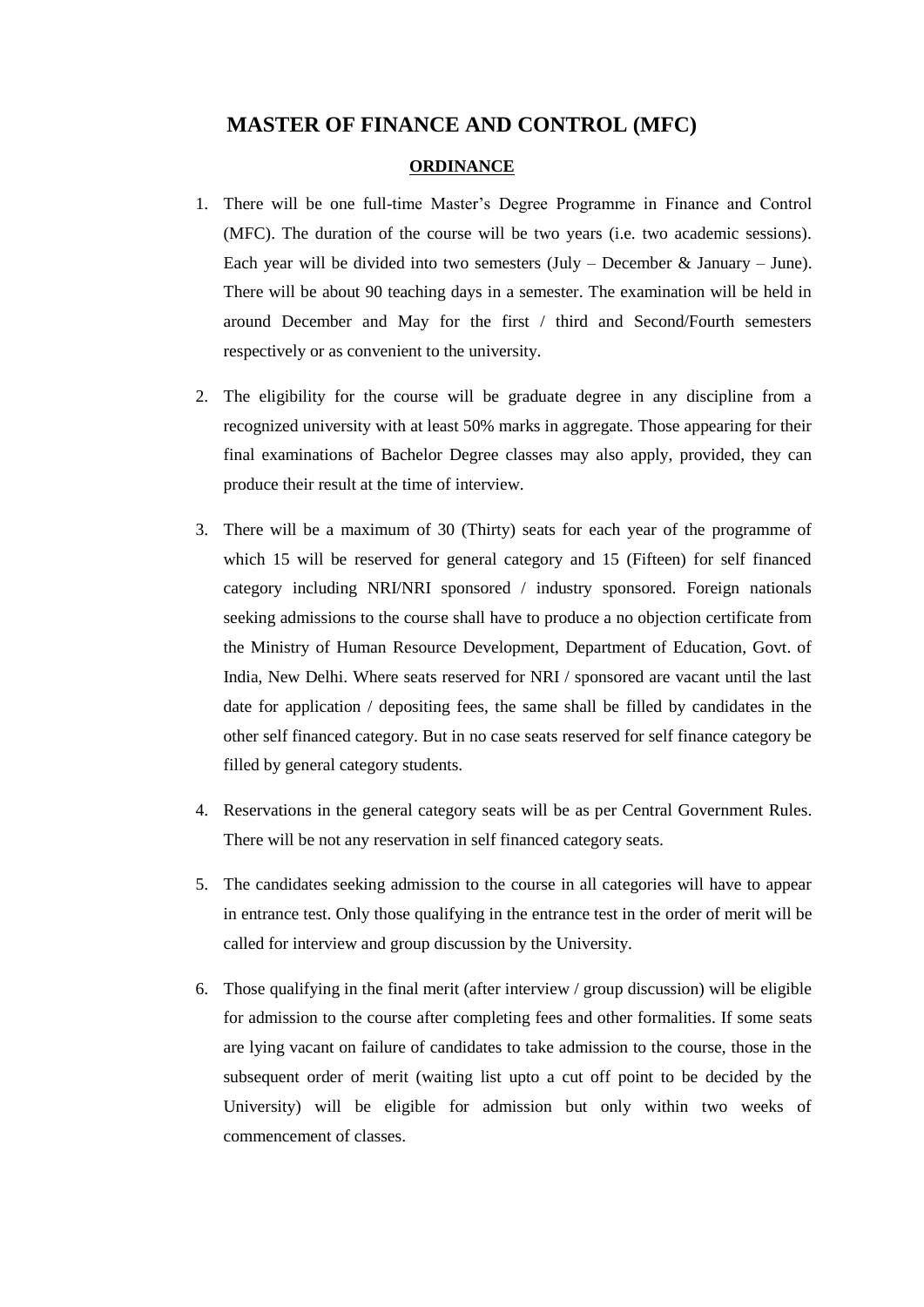7. The examination of the course will consist of 6 (Six) papers in each of the semesters including of seminar, training report and viva-voce. The maximum marks for each paper will be 100 out of which 40 marks will be awarded on the basis of internal assessment test in each paper.

### **MFC: Semester-I**

| <b>MFC 101</b> | Principles of Management                       | 3 Credits |
|----------------|------------------------------------------------|-----------|
| <b>MFC 102</b> | <b>Business Environment</b>                    | 3 Credits |
| <b>MFC 103</b> | <b>Business Economics</b>                      | 3 Credits |
| <b>MFC 104</b> | Introduction to Computers and its Applications | 3 Credits |
| <b>MFC 105</b> | <b>Business Laws</b>                           | 3 Credits |
| <b>MFC 106</b> | <b>Financial Accounting</b>                    | 3 Credits |

### **MFC: Semester-II**

| <b>MFC 201</b>           | <b>Operations Management and Quantitative Techniques</b> | 3 Credits |
|--------------------------|----------------------------------------------------------|-----------|
| <b>MFC 202</b>           | <b>Marketing Management</b>                              | 3 Credits |
| <b>MFC 203</b>           | Human Resource Management                                | 3 Credits |
| <b>MFC 204</b>           | <b>Accounting for Decision Making</b>                    | 3 Credits |
| <b>MFC 205</b>           | <b>Financial Management</b>                              | 3 Credits |
| <b>MFC 206</b>           | Viva-Voce & Seminar $(60+40)$                            | 3 Credits |
| <b>Self Study Paper:</b> |                                                          |           |
| <b>MFC 207</b>           | <b>Marketing of Services</b>                             | 3 Credits |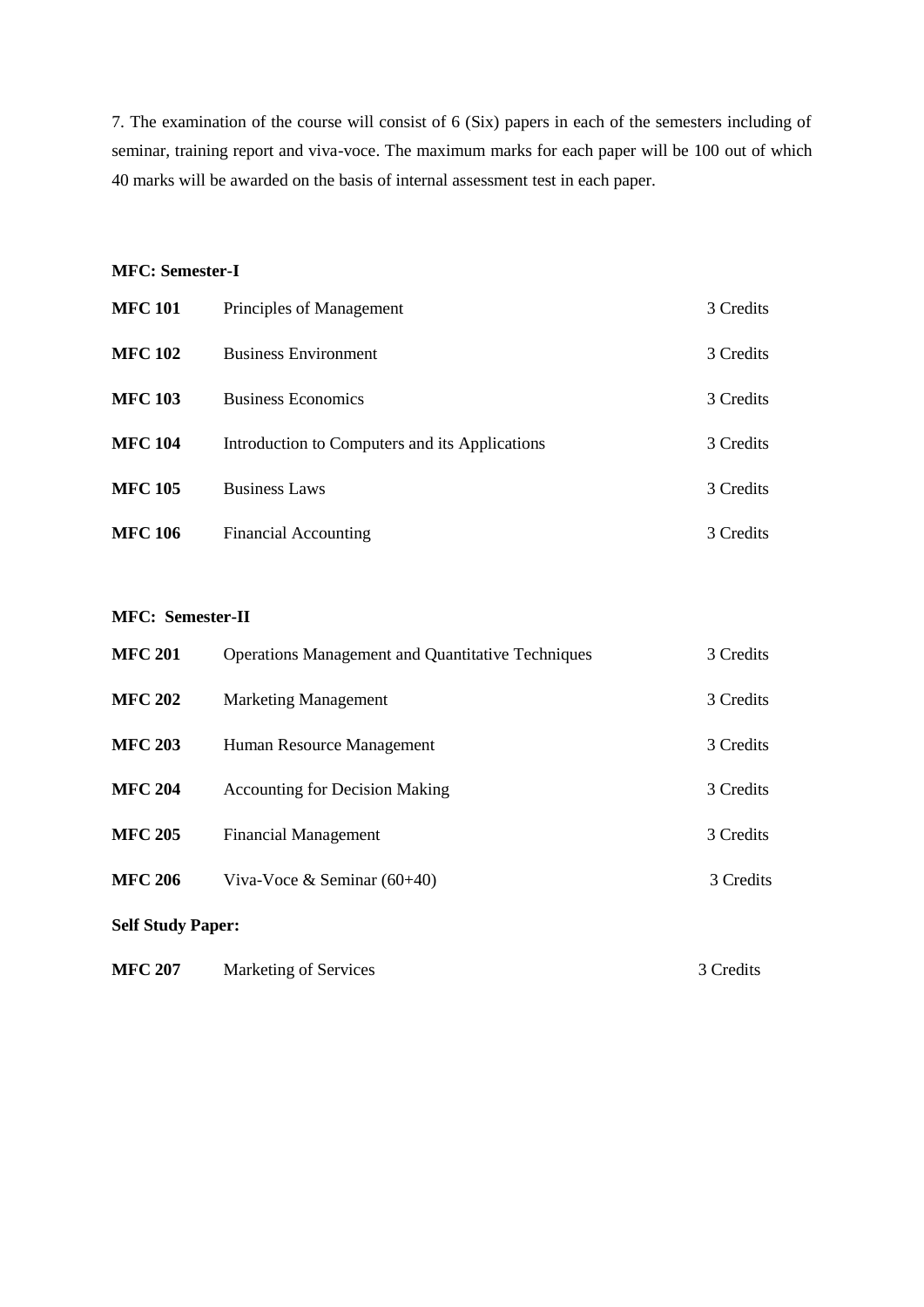## **MFC: Semester-III**

# **Core Papers:**

| <b>MFC 301</b> | Corporate Strategy and Policy         | 3 Credits |
|----------------|---------------------------------------|-----------|
| <b>MFC 302</b> | <b>Business Research Methodology</b>  | 3 Credits |
| <b>MFC 303</b> | Training Report & Viva-Voce $(60+40)$ | 3 Credits |

# **Elective Papers:**

|                          | The Candidate has to opt three papers from the following Elective papers |           |  |
|--------------------------|--------------------------------------------------------------------------|-----------|--|
| <b>MFC 304</b>           | <b>Working Capital Management</b>                                        | 3 Credits |  |
| <b>MFC 305</b>           | Direct Tax Laws and Accounts                                             | 3 Credits |  |
| <b>MFC 306</b>           | <b>Management Information System</b>                                     | 3 Credits |  |
| <b>MFC 307</b>           | Management of Financial Institutions                                     | 3 Credits |  |
| <b>Self Study Paper:</b> |                                                                          |           |  |
|                          |                                                                          |           |  |

| <b>MFC 308</b> | E-commerce | 3 Credits |
|----------------|------------|-----------|
|                |            |           |

## **MFC: Semester IV**

# **Core Paper:**

| <b>MFC 401</b> | <b>Financial Markets and Services</b> | 3 Credits |
|----------------|---------------------------------------|-----------|
| <b>MFC 402</b> | International Financial Management    | 3 Credits |
| <b>MFC 403</b> | Project Report & Viva-Voce $(60+40)$  | 3 Credits |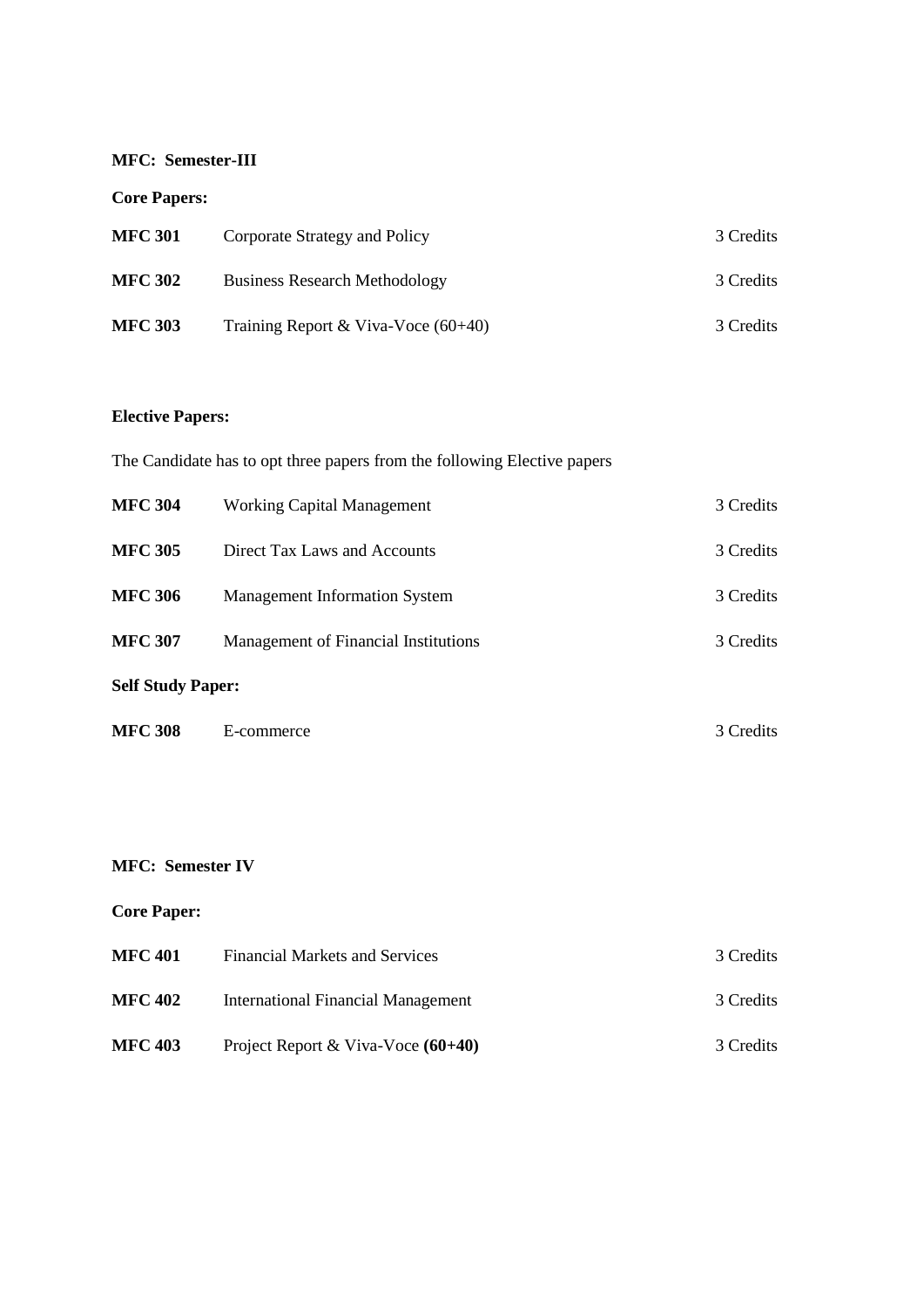#### **Elective Papers:**

The Candidate has to opt three papers from the following Elective papers

| <b>MFC 404</b> | Corporate Tax Planning    | 3Credits |
|----------------|---------------------------|----------|
| <b>MFC 405</b> | <b>Security Analysis</b>  | 3Credits |
| <b>MFC 406</b> | Portfolio Management      | 3Credits |
| <b>MFC 407</b> | <b>Project Management</b> | 3Credits |

**Self Study:**

**MFC 408** Entrepreneurship Development

#### **MFC Ist Semester**

#### **MFC-101: Principles of Management**

#### **Course objectives:**

The objective of this course is to provide an understanding of the tasks and functions of management and to acquaint the participants with the developments in the concept, theories and practices in the field of management.

#### **Course Outline:**

### **Unit I:**

Nature and Significance of Management, Classical, Neo-Classical and Modern Theories of Management. Contingency and System Approach to Management, Functions of Management.

### **Unit II:**

Planning: Meaning and Process, Goals, Objectives, Plans and Programmes. Premises of Planning – Forecasting, Process of Decision Making. Rationality and Bounded Rationality. Risk and Uncertainsity in Decision Making.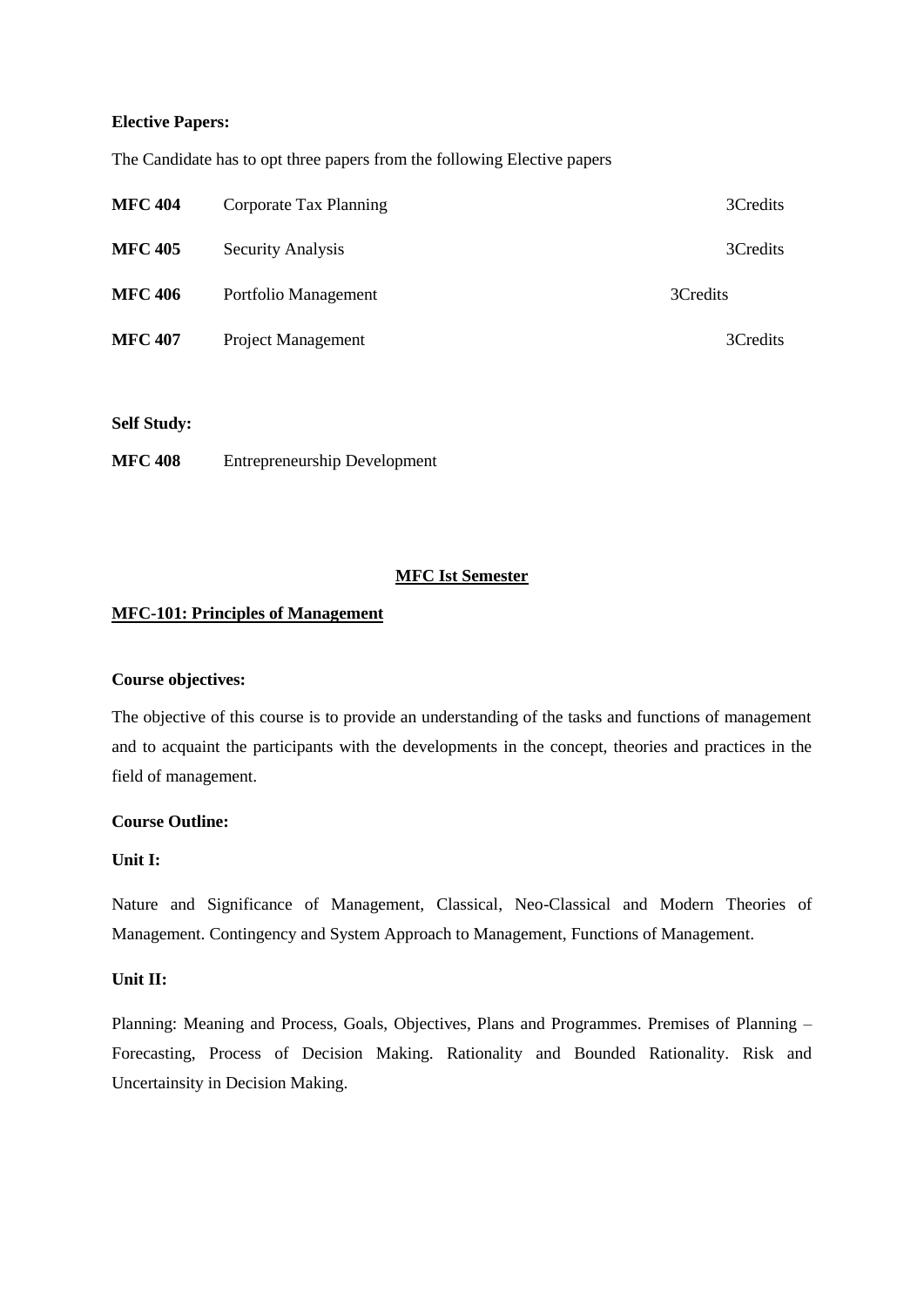Organization: Theory, Structure, Departmentation, Vertical and Horizontal Growth in Organization, Line and Staff Functions and Conflicts, Span of Management, Authority, Accountability, Delegation, Centralization and Decentralization, Formal and informal organization Group Functions in Organization: Formation and Role of Groups in organization.

### **Unit IV:**

Staffing: Nature and Purpose of Staffing: Selection, Performance Appraisal, Organizational Development.

Leading: Motivation – Meaning and Theories of Motivation, Motivation in Practice Leadership – Types and Traits of a Leader, Leadership Styles. Communication: Forms, Process, Barriers and Effective Communication.

#### **Unit V:**

Controlling: Meaning and Process of Controlling. Techniques of Controlling. Management of Change: Adaptability to Change, Resistance to Change. Emerging Challenges for the Managers.

#### **Suggested Reading**

Koontz & Weilrich – Management: A Global Perspective.

L.M. Prasad – Principles and Practice of Management.

Stoner et. al.: Management

Newman and Summer: Management

#### **MFC-102: Business Environment**

#### **Course objectives:**

The aim of this course is to study factors affecting business decisions.

### **Course Outline:**

### **Unit I:**

Introduction: Importance of Environmental Analysis, Elements of Business Environment: Economic, Demographic, Socio-Cultural, Political and Legal, Technological Forces affecting Business Decisions and Operation.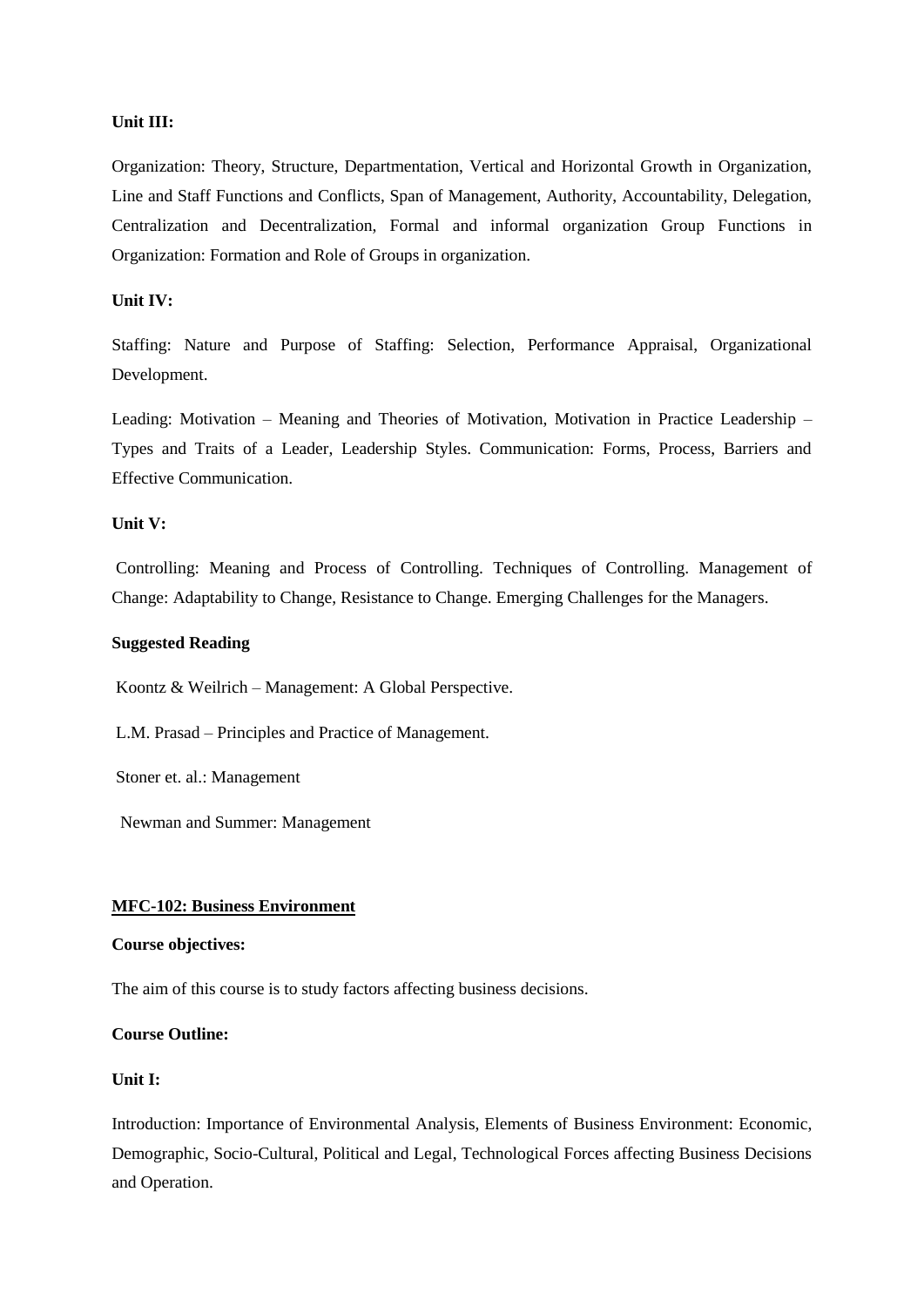New Economic Policy: Privatization, Liberalization and Globalization and their Implications for Indian Business, MNCs.

### **Unit III:**

Industrial Policy: Trends in the Industrial Licensing, Delicensing, Small Scale Industries. Law relating to Industrial Development and Regulation.

### **Unit IV:**

Fiscal Policy and Monetary Policy. Salient Features of Competition Act 2002, Consumer Protection Law.

**Unit V:** Export Import Policy: Regulation of Foreign Trade, Export Promotion and Import Substitutions. Foreign Exchange Management Law.

### **Suggested Reading**

Cherunilam: Business Environment

Ghosh P. & Kapoor, G.K. – Business & Society – A Study of Business Environment

Adhikari, M.: Economic Environment of Business

## **MFC-103: Business Economics**

#### **Course objectives:**

The objectives of the paper are to provide basic knowledge about decision making using economic tools.

#### **Course Outline:**

#### **Unit I:**

Meaning and Scope of Economics, Micro and Macro Economics, Static and Dynamic Analysis, Inductive and Deduction Analysis. Branches of Economics, Managerial Economics: Its Role in Decision Making.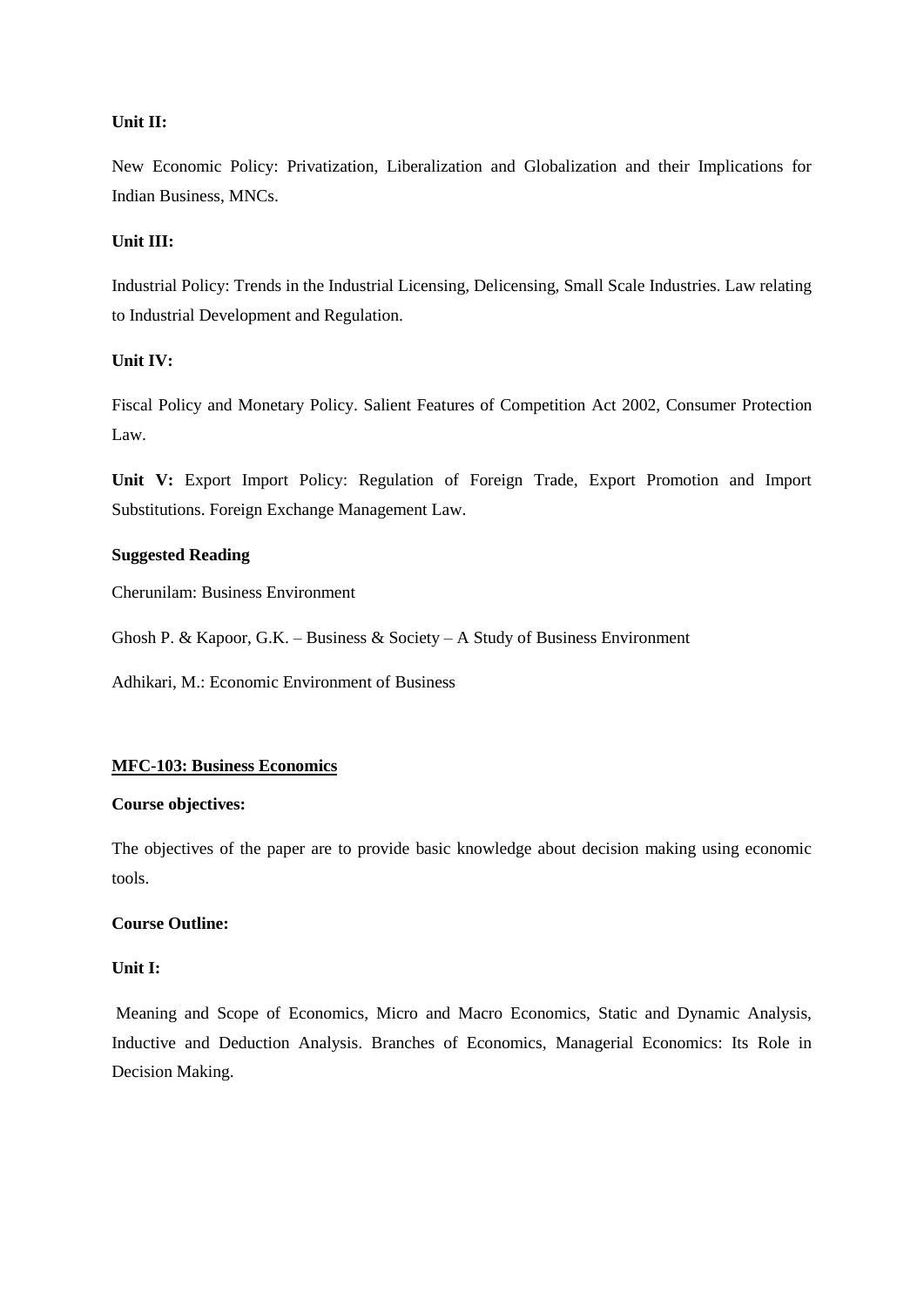Utility Concept and Indifference Curve Analysis, Demand and Supply Analysis, Determinants of Demand Elasticities, Demand Forecasting.

#### **Unit III:**

Cost Concept: Monetary, Imputed and Opportunity Cost. Social and Private Costs. Fixed and Variable Cost. Total, Marginal and Average Cost, Cost-Output Relationship in Short & Long Run, Accounting Vs Economic View, Cost and Optimum Size of Plant. Production Functions, Law of Variable Proportions and Returns to Scale.

#### **Unit IV:**

Determination of Price under Perfect Competition, Monopoly and Imperfect Competition, Equilibrium of the Firm, Kinked Demand Model for Oligopoly, Price Leadership and Discrimination. Profit Theories, Measurement of Profit, Profit Policies and Profit Planning with Reference to Break-Even Analysis.

### **Unit V:**

Concept of Economic Growth & Development, National Income – Meaning & Measurement, Business Cycles, Inflation – Meaning & Causes.

#### **Suggested Reading**

Joel Dean: Managerial Economics

Richard & Brackfor: Business Economics

Mote, Paul & Gupta: Managerial Economics

Maheswari & Varshney: Managerial Economics

Dwivedi, R.N.: Managerial Economics.

### **MFC- 104: Introduction to Computers and its Applications**

## **Course objectives:**

The main objectives of the course is to familiarize the students with the concept of data base a term which is used to denote all the data that is manipulated by means of the computer and develop basic competence in the case of a data base package.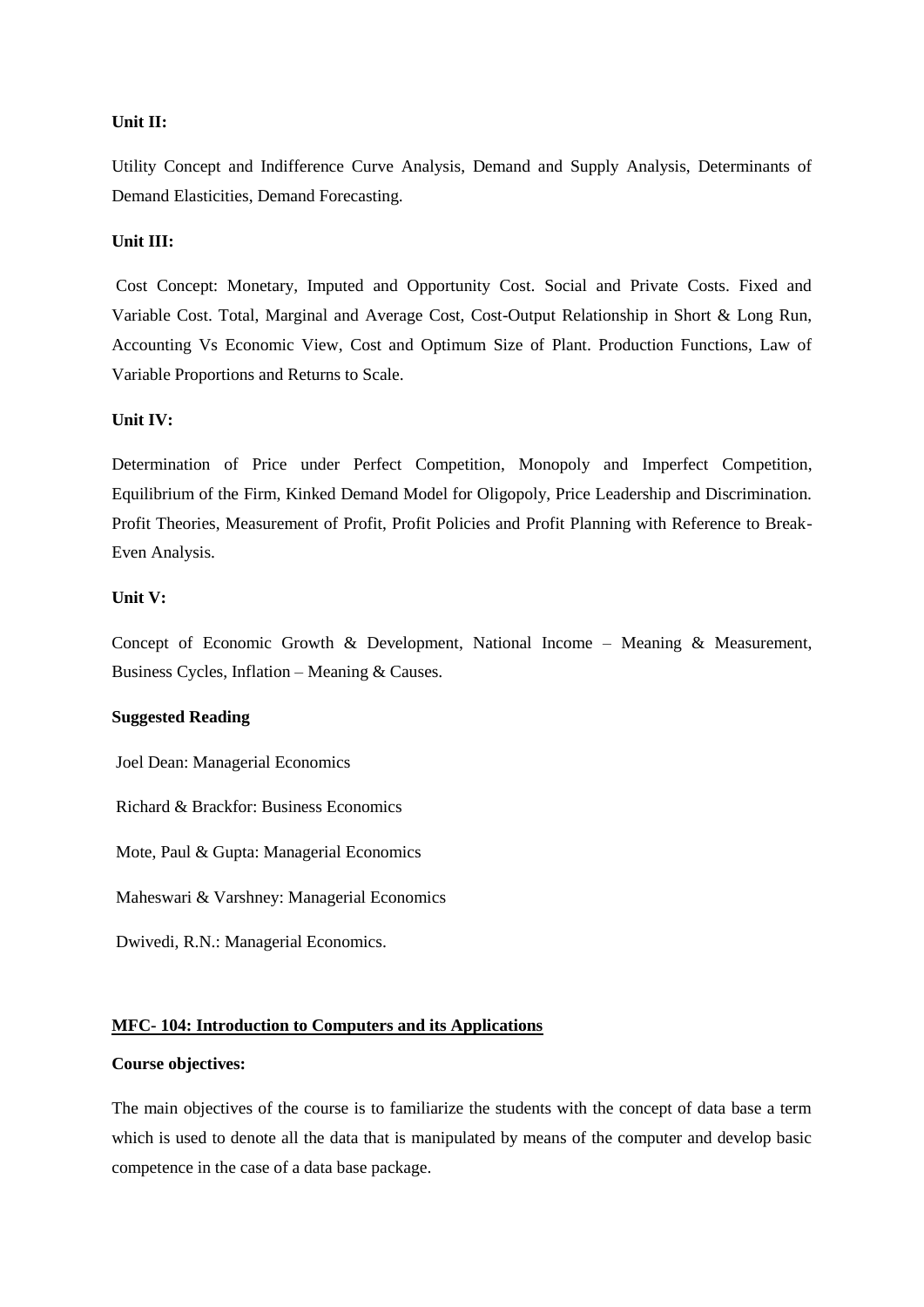#### **Course Outline:**

### **Unit I:**

Introduction to Computer

- (a) Evaluation of Computer
- (b) Functional part of computer
- (c) Input Devices, Output Devices, Central Processing Unit, Memory (Primary and Secondary)
- (d) Introduction to Software (System Software, Application Software)

## **Unit II:**

### Operating Systems

- (a) Type of Operating Systems
- (b) Functions of Operating Systems
- (c) Features of a good operating system
- (d) Introduction to DOS, UNIX, WINDOWS

### **Unit III:**

Application Softwares

- (a) Type of Application software
- (b) Introduction to Word Processing (MS word)
- (c) Introduction to Spreadsheets (MS Excel)
- (d) Introduction to Presentation Software (MS Power Point)
- (e) Introduction to Database (MS Access)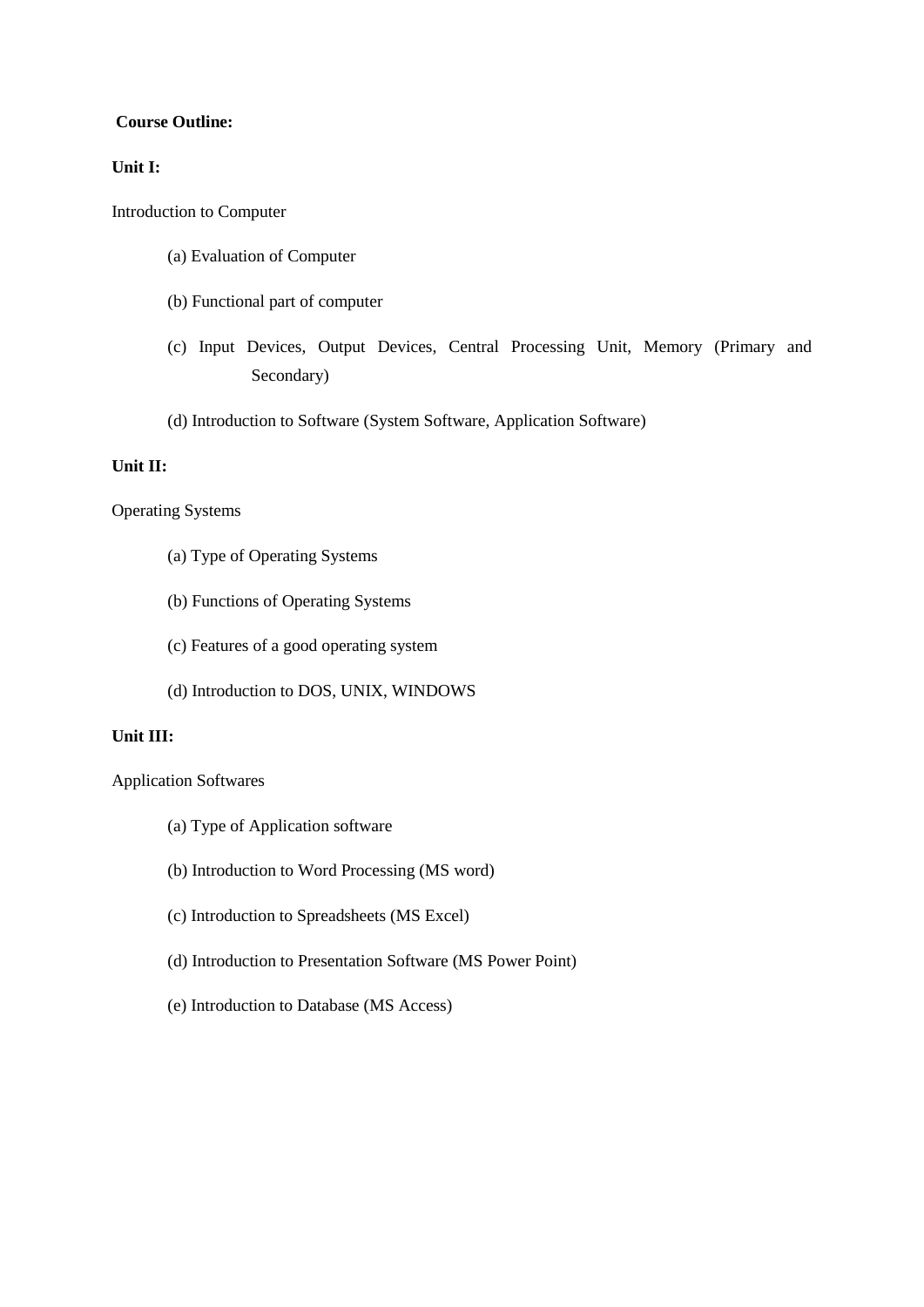### **Unit IV:**

Introduction to Computer Networks

- (a) Need for Networking
- (b) Type of Networks
- (c) Networks Topologies
- (d) Transmission Media

(e) Networking Components (BRIDGE, GATEWAY, ROUTER, REPEATER, HUB, SWITCH)

(f) Introduction to Internet (WWW, HTTP, FTP, TCP/IP)

#### **Unit V:**

The Internet Environment, Surfing & Searching, Protocols, World Wide Web, Elementary Idea of E-Commerce & Its Types

#### **Suggested Reading**

Bharihoke, Deepak, *Fundaments of Information Technology*, Excel Book. Saxena, Sanjay, *A First Course in Computers,* Vikas Publishing House. Fizgerald and Dennis, *Business Data Communication and Networking,* Wiley. Rajaraman, V., *Analysis and design of information Systems,* PHI Learning. Sadagopan, S., *Management Information Systems,* Pearson Education. Laudon, Kenneth C., and Jane P. Laudon, *Management Information Systems,* Pearson Education.

#### **MFC- 105: Business Laws**

#### **Course objectives:**

To give an understanding and basic knowledge of some of the important commercial laws to students thus making them fully aware of the legal implications of the general activities of a modern business organization.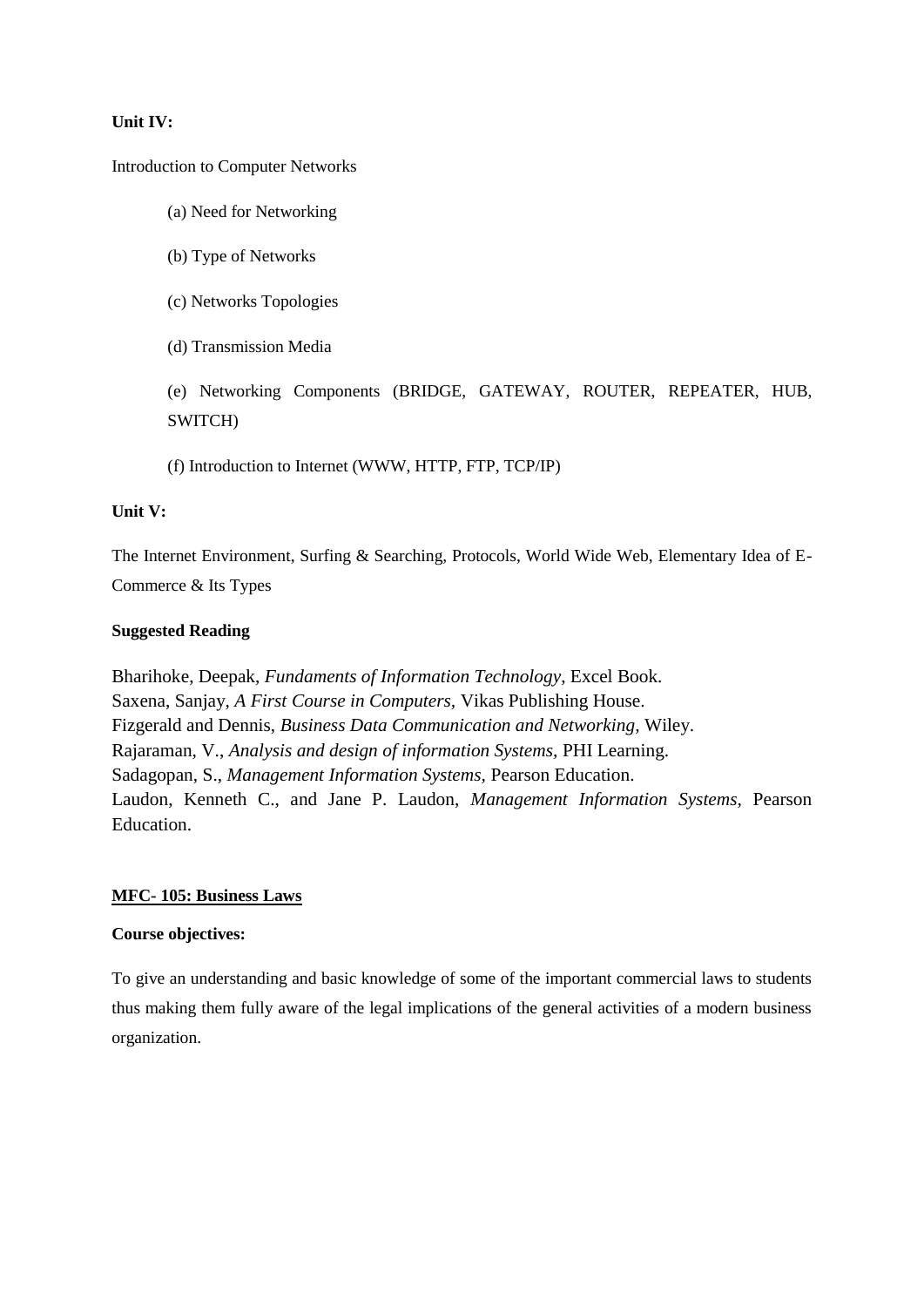### **Course Outline:**

## **Unit I:**

The Indian Contract Act 1872: Essentials, Performances, Termination of Contracts. Indemnity and Guarantee, Bailment, Agency.

### **Unit II:**

The Sale of Goods Act 1930: Contract of Sale, Conditions and Warranties, Transfer of Ownership, Performance of Contract of Sale, Unpaid Seller's Rights, Auction Sales.

The Negotiable Instruments Act 1881: Meaning and Types of Various Negotiable Instruments, Parties to a Negotiable Instruments – Rights, Duties, Liabilities and Discharge, Material Alteration, Crossing, Payment and Collection of Cheque and Bank Draft.

### **Unit III:**

Indian Partnership Act 1932: Definition and Nature of Partnership, Liabilities of Various Types of Partners Including those of Newly Admitted, Retiring, Deceased and Minor Partners, Dissolution of Firms and Partnership, Partnership Distinguished From Joint Hindu Family and Co-ownership.

## **Unit IV:**

Indian Companies Act: Features and types of Companies, Formation of a Company, Memorandum of Association, Articles of Association, Prospectus.

## **Unit V:**

Management of Company Directors of Companies, Meetings and Resolutions, Prevention of Oppression and Mismanagement, Winding Up.

#### **Suggested Reading**

Kuchhal, M.C.: Mercantile Law Singh, Avtar: Mercantile Law Jain, J.D.: indian Contract Act Kapoor, N.D.: Mercantile Law Shukla, M.C.: A Manual of Mercantile Law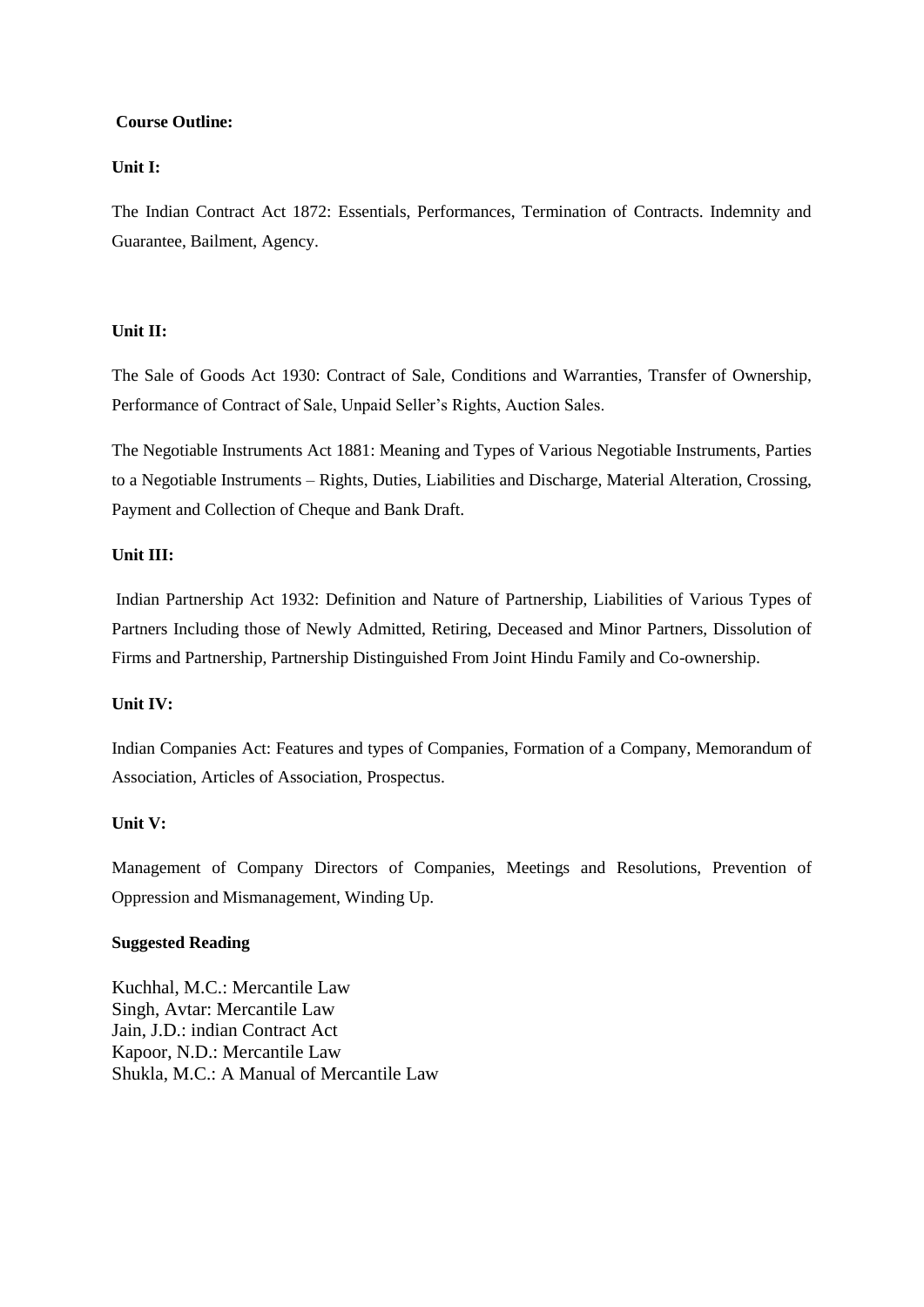### **MFC-106: Financial Accounting**

### **Course objectives:**

The purpose of this course is to develop an insight into the nature and uses of financial accounting information.

## **Course Outline:**

### **Unit I:**

Accounting Conventions and Postulates. Basic Principles of Double Entry System – Journal, Ledger and Trial Balance.

### **Unit II:**

Preparation of Final Accounts – Horizontal and Vertical Formats.

## **Unit III:**

Final Accounts of Company and Annual Report: Legal Requirement Relating to Preparation of Final Accounts of Company. International and National Accounting Standards. A Detailed Study of Indian Accounting Standards.

#### **Unit IV:**

Accounting for Shares and Debentures – Issue and Redemption. Accounting of Holding Companies. Accounting for Amalgamation and Merger. Investment Accounting.

#### **Unit V:**

New Developments in Accounting: Accounting for Price Level Changes – CCA, CPPA. Human Resource Accounting, Social Accounting, Value Added and Economic Value Added, Brand Valuation.

### **Suggested Reading**

Shukla & Grewal Advanced Account S.N. Maheshawri – Financial Accounting R.L. Gupta – Advanced Accountancy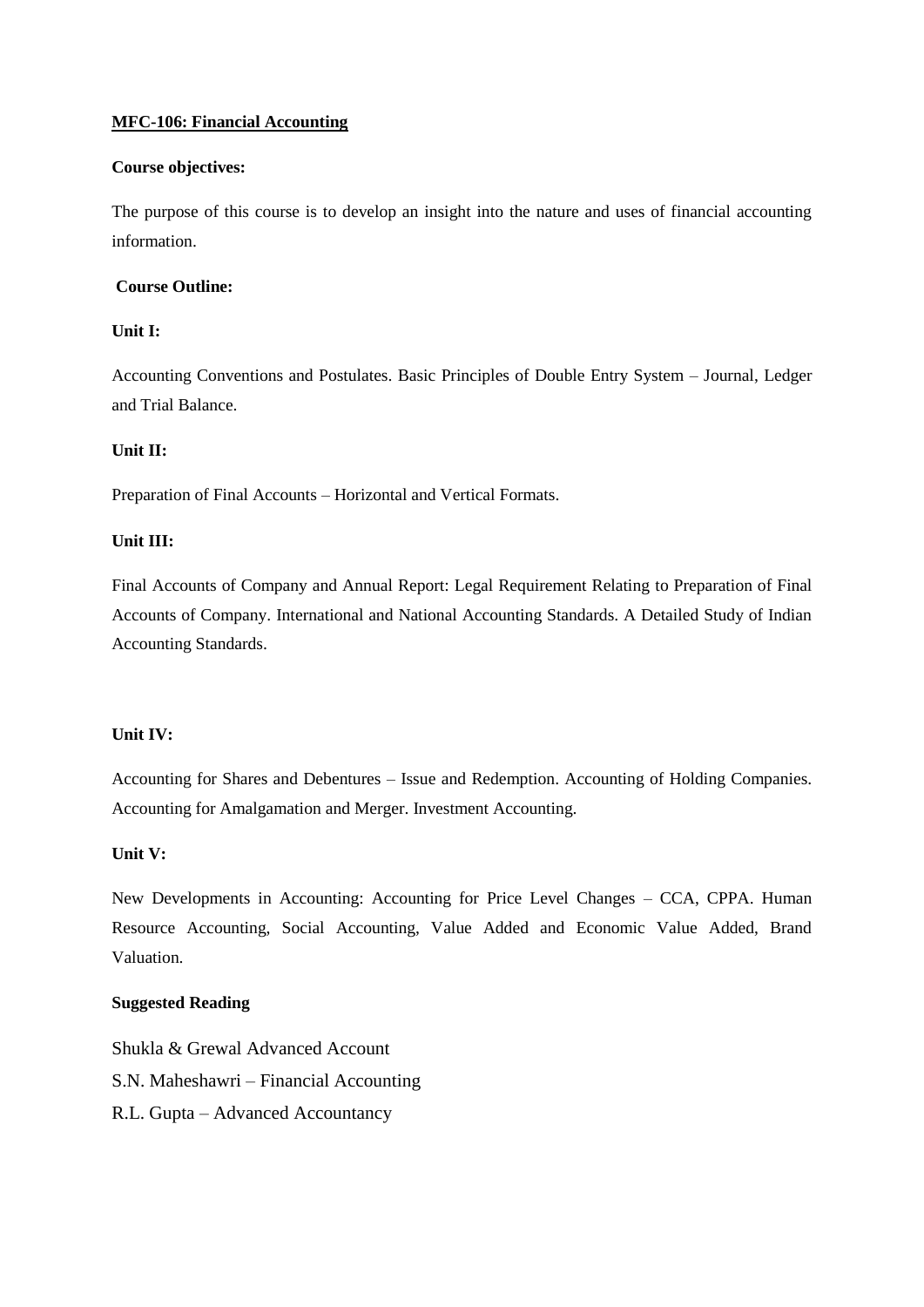### **MFC IInd Semester**

#### **MFC- 201: Operations Management and Quantitative Techniques**

#### **Course objectives:**

The basic objective of this course is to get students acquainted with the design aspects of operations and to impart knowledge of basic statistical tools and techniques with emphasis on their application in business decision process and management.

#### **Course Outline:**

### **Unit I:**

Production Management I- Concept, Nature and Scope, Production Functions. Types of Manufacturing Processes, Routing Scheduling, Plant Location and Plant Layout. Production, Planning and Control. Material Management.

#### **Unit II:**

Production Management II- The Concept of Productivity, Measurement of Productivity Input-Output Analysis. Product Development and Designing. Development of Efficiency Work Method, Quality Control and Inspection. Purchasing and materials managements.

#### **Unit III:**

Probability: Basic Concept of Probability, Conditional Probabilities and Baye's Theoram. Expected Value. Theoretical Probability Distribution – Binominal, Poission and Normal.

Testing of hypothesis – Z, t and  $\chi^2$  Tests

#### **Unit IV:**

Statistical Decision Theory: The Decision Environment, Decision Process, Decision Making Under Risk and Uncertainty – Different Techniques; Decision Tree, Utility Criterion.

### **Unit V:**

Operational Research – Meaning and Applications, Linear Programming – Graphical Method. Simplex Method, Duality and Sensitivity Analysis. Simulation Techniques and Its Application in Business Finance.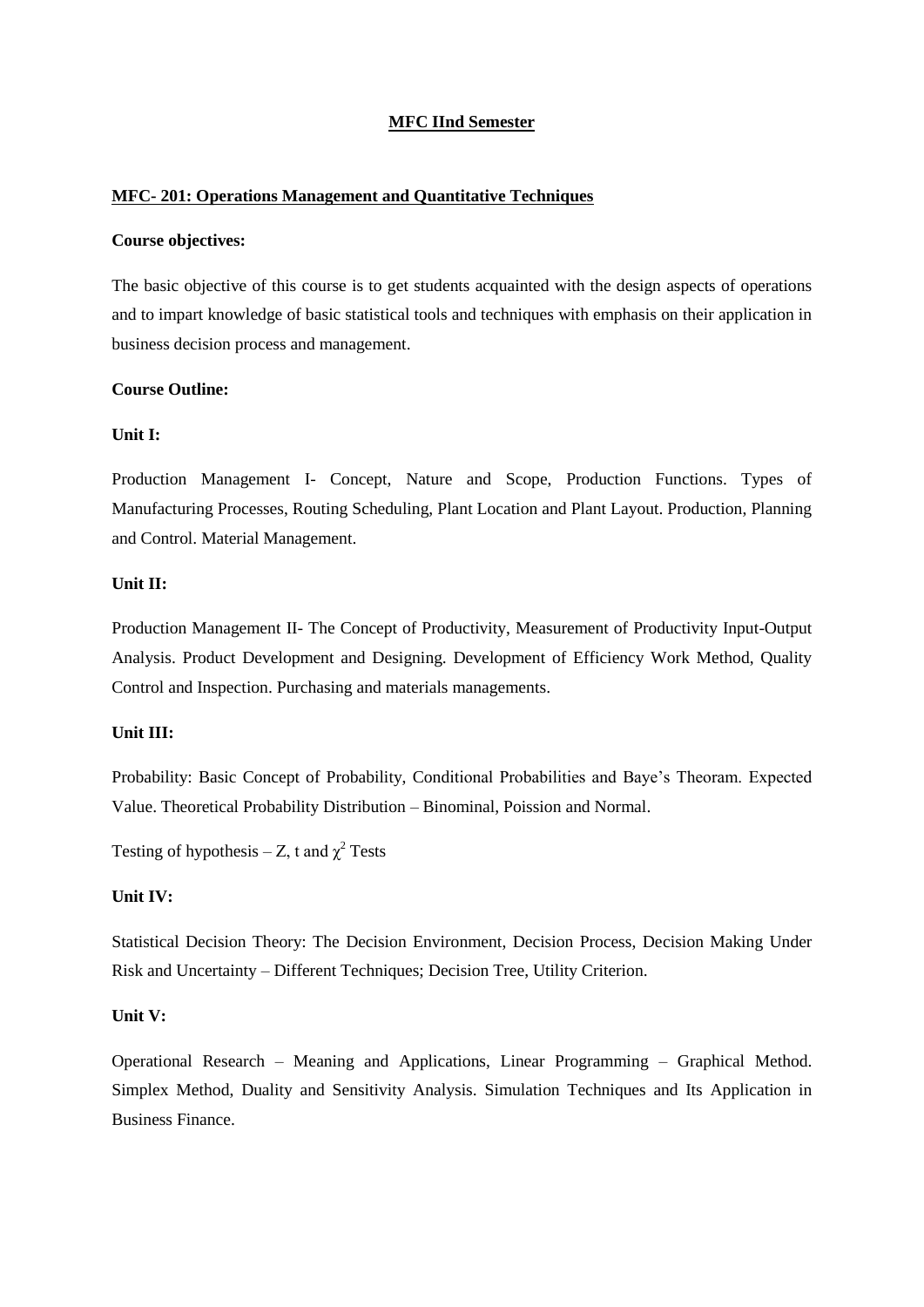### **Suggested Reading**

Taha: Operational Research: PHI Vohara: Operational Research: TMH C.B. Gupta: Introduction to Statistical Methods Sultan Chand Sancheti and Kapoor: Operations Research: Sultan Chandra

## **MFC- 202: Marketing Management**

### **Course objectives:**

The objectives is to develop an understanding of the basic concepts of marketing, its functions and its relevance for managers.

### **Course Outline:**

## **Unit I:**

Introduction, Nature and Importance of Marketing Management, Evolution of Marketing Concepts: Old and New, Marketing Mix, Marketing Environment.

### **Unit II:**

Market Segmentation, Purpose and Bases and Purpose of Market Segmentation, Selection of Target Market Consumer Behaviour: Nature and Factors Influencing Consumer Behaviour, Consumer Buying Decision Process.

## **Unit III:**

Product Decision: Concept, Classification of Product, Product Line and Product Mix, Basic Product Decision, Branding Decisions, Packaging and Labeling, Product Support Services, New Product Development and Product Life Cycle

#### **Unit IV:**

Pricing: Factors Affecting Price Determination, Pricing Policies and Strategies. Role and Type of Distribution Channels, Factors Influencing Channel Decisions, Distribution Logistics.

## **Unit V:**

Promotional Decision: Communication Process, Elements of Promotional Mix: Advertising, Personal Selling, Publicity and Public Relations, Sales Promotion.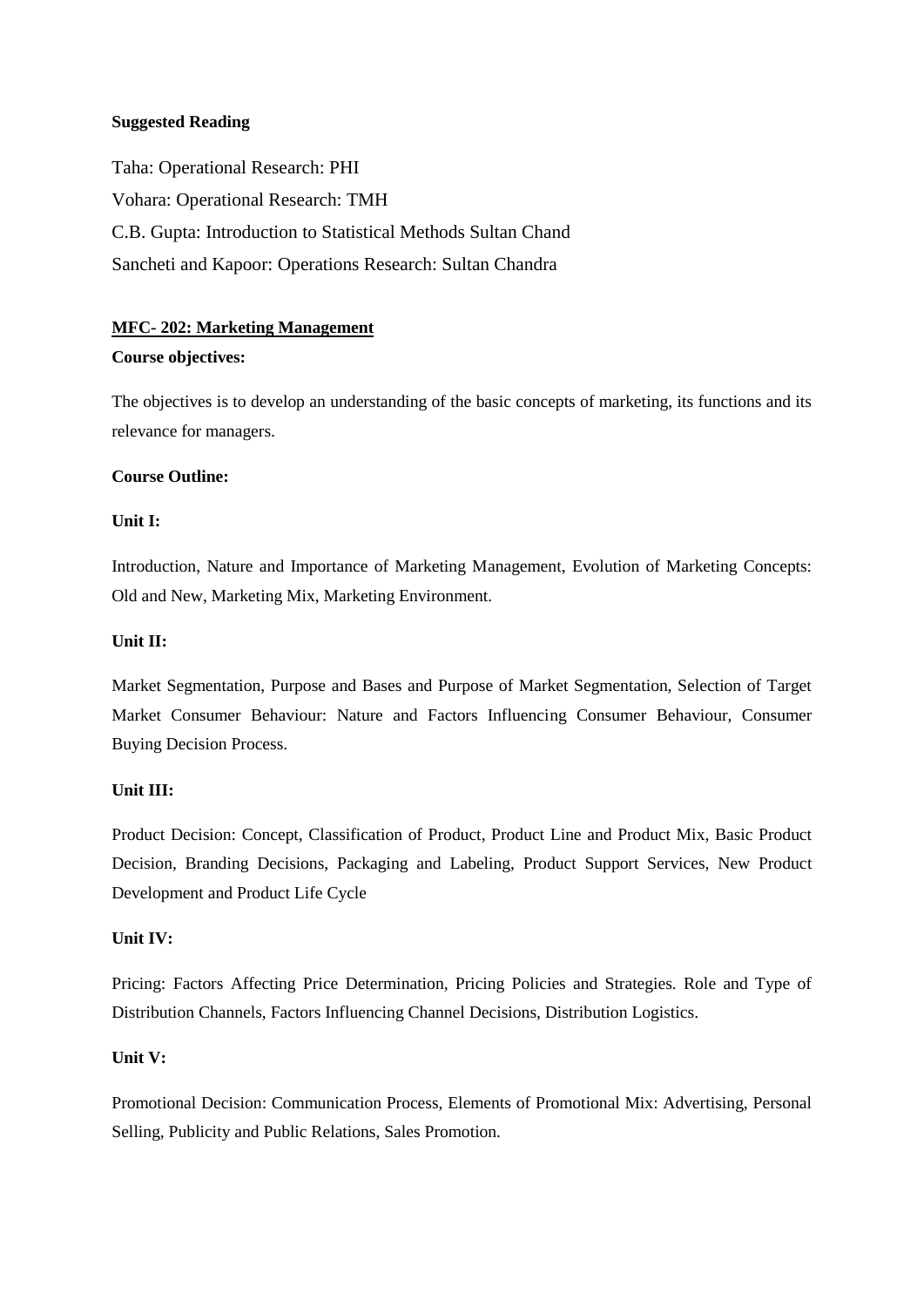#### **Suggested Reading**

Philip Kotlar: Marketing Management Edgel, Walker and Stanton: Foundation of Marketing

#### **MFC- 203: Human Resource Management**

#### **Course objectives:**

The objective of this course is to familiarize the students with theories and techniques of production and human resource management.

#### **Course Outline:**

### **Unit I:**

Production Management I – Concept, Nature and Scope, Production Functions. Types of Manufacturing Processes, Routing Scheduling, Plant Location and Plant Layout. Production, Planning and Control. Material Management.

#### **Unit II:**

Production Management II – The Concept of Productivity, Measurement of Productivity Input – Output Analysis. Product Development and Designing. Development of Efficiency Work Method, Quality Control and Inspection. Purchasing and materials managements.

#### **Unit III:**

Human Resource Management – Concept, Nature and Scope of Personnel Functions, Personnel Policy, Philosophy of Management of Human Resources – Its Various Dimensions, Functions and Operation of A Personnel Office, Manpower Planning.

#### **Unit IV:**

Human Resource Management Process – Recruitment, Selection, Induction, Training and Development of Human Resources, Job Analysis and Evaluation, Performance Monitoring and Appraisal. Employee Compensation, Benefits and Welfare.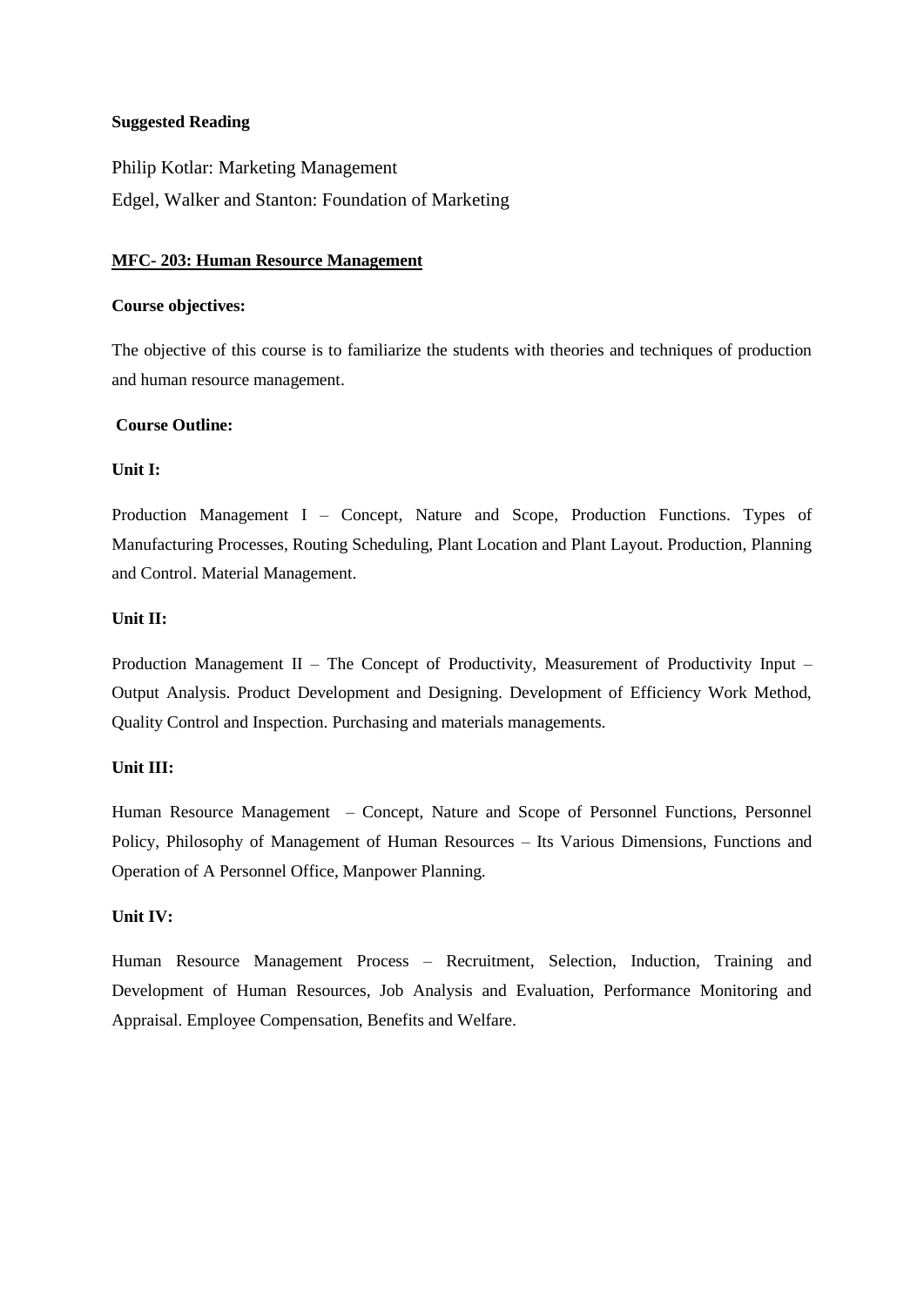### **Unit V:**

Industrial Relations – Meaning of Industrial Relation, Regulatory Mechanism Employee Discipline, Suspension, Dismissal and Retrenchment, Grievance Handling, Industrial Conflicts, Resolutions, Trade Unionism, Collective Bargaining. Industrial Democracy and Workers Participation in Management.

## **Suggested Reading**

Flippo, E.B.: Principles of Personnel Management Yoder, Dale: Personnel Management and industrial Relations. Beardwell: Human Resource Management (MacMillian)

### **MFC- 204: Accounting for Decision Making**

#### **Course objectives:**

The objective of this course to impart knowledge of various accounting tools and techniques useful for business decision making.

### **Course Outline:**

#### **Unit I:**

Concept and Importance of Management Accounting, Analysis of Financial Statements – Trend Analysis, Ratio Analysis, Preparation and Analysis of Fund Flow Statement.

#### **Unit II:**

Cost Accounting: Basic Cost Terms and Concepts, Type and Elements of Cost, Cost Allocation – Absorption Costing, Marginal Costing, Activity Based Costing.

### **Unit III:**

Use of Marginal Costing in Decision Making. Cost Volume Profit Analysis.

#### **Unit IV:**

Budget and Budgetary Control: Various Functional Budgets. Flexible Budgets.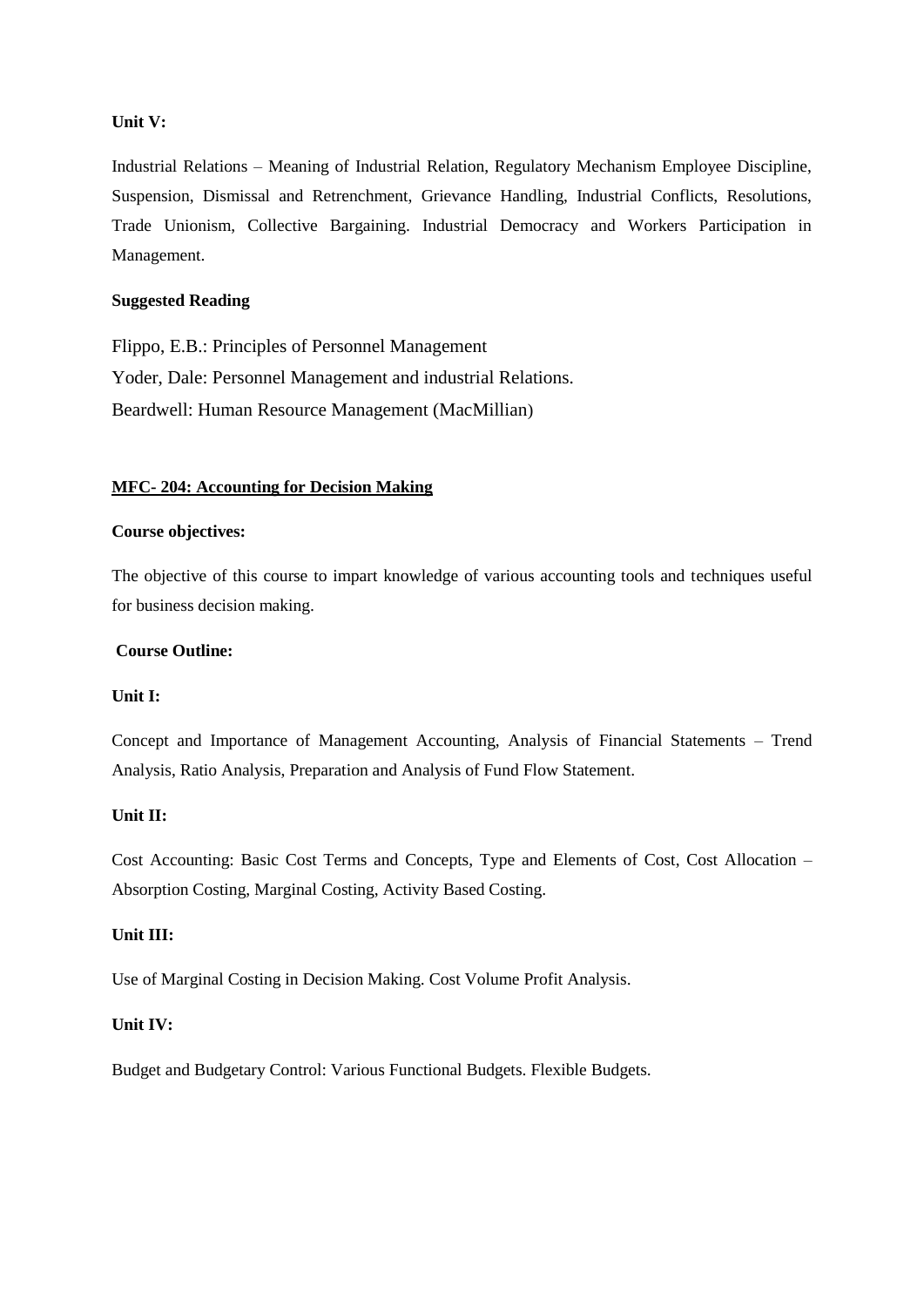## **Unit V:**

Standard Costing and Variance Analysis: Material, Labour, Overheads and Profit Variance. Treatment of Variances. Divisional Performance Measurement – Responsibility Accounting and Transfer Prices.

## **Suggested Reading**

Horngreen : Management Accounting. PHI R.N. Anthony: Management Accounting. S.N. Maheswari: Management Accounting. Khan and Jain: Management Accounting.

### **MFC- 205: Financial Management**

#### **Course objectives:**

To develop adequate level of knowledge of broad areas of financial decisions.

### **Course Outline:**

#### **Unit I:**

Introduction to Financial Management. Time Value of Money. Risk and Return. Basic Valuation Models.

## **Unit II:**

Capital Structure, Cost of Capital Leverage Analysis. Theories of Capital Structure. Factors Affecting Capital Structure Policies.

## **Unit III:**

Investment Decision – Process, Techniques of Capital Budgeting. Capital Budgeting under Risk and Uncertainty.

### **Unit IV:**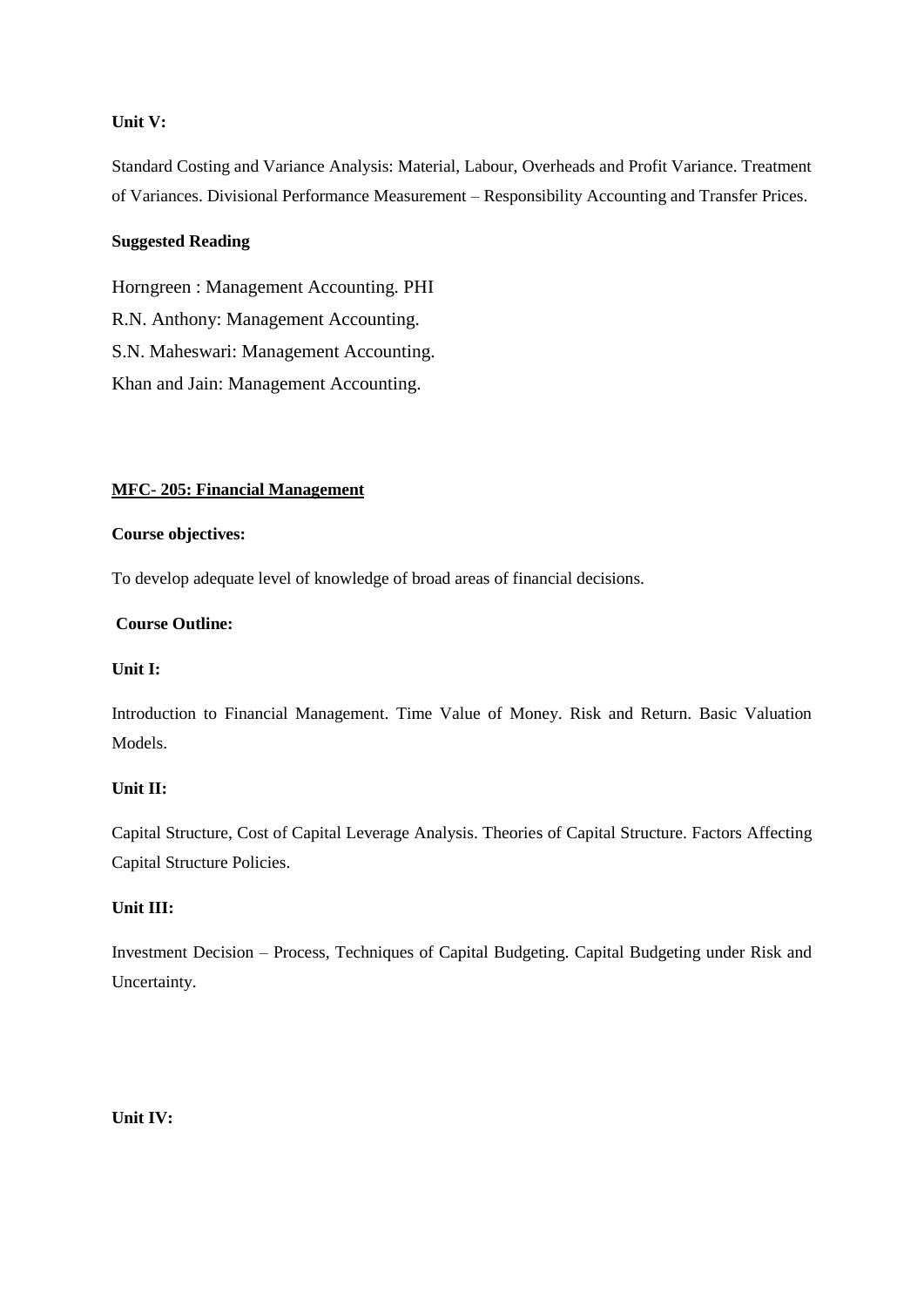Working Capital Management: Meaning and Concepts of Working Capital. Estimating Working Capital Requirements. Management of Cash Receivables and Inventory.

### **Unit V:**

Dividend Decisions and Management of Earning.

Various Sources of Short Term and Long Term Financing. Issues Relating to Merger and Acquisition.

## **Suggested Reading**

Van Horn: Financial Management and Policy. PHI Prashna Chandra: Financial Management. TMH I.M. Pandey: Financial Management. Vikas Khan and Jain: Financial Management. TMH

## **MFC 206: Viva-Voce & Seminar (60+40 Marks)**

**Self Study Paper:**

## **MFC 207: Marketing of Services**

**Course objective:** To enable students to understand the conceptual aspects of services marketing.

**Course Outline:**

**Unit I: Introduction to Services Marketing:** Services as a marketing concept; factors for the growth of service sector; characteristics of services; dimensions of services; classification of services; managing customer expectations: level of expectations; zone of tolerance; segmentation, targeting and positioning of service.

Unit II: Services Marketing Mix: Product: service package, core and supplementary services; Product levels, service levels and delivery; price: pricing concepts and issues in pricing, pricing policy, pricing approaches, price and customer values; Promotion: Internal and external communication, issues in services promotion; place: Service distribution, channel options, service distribution strategy.

**Unit III: Service Design:** Essentials of a service system; components of services; designing the service package; front office interface; back office interface; operations system; service delivery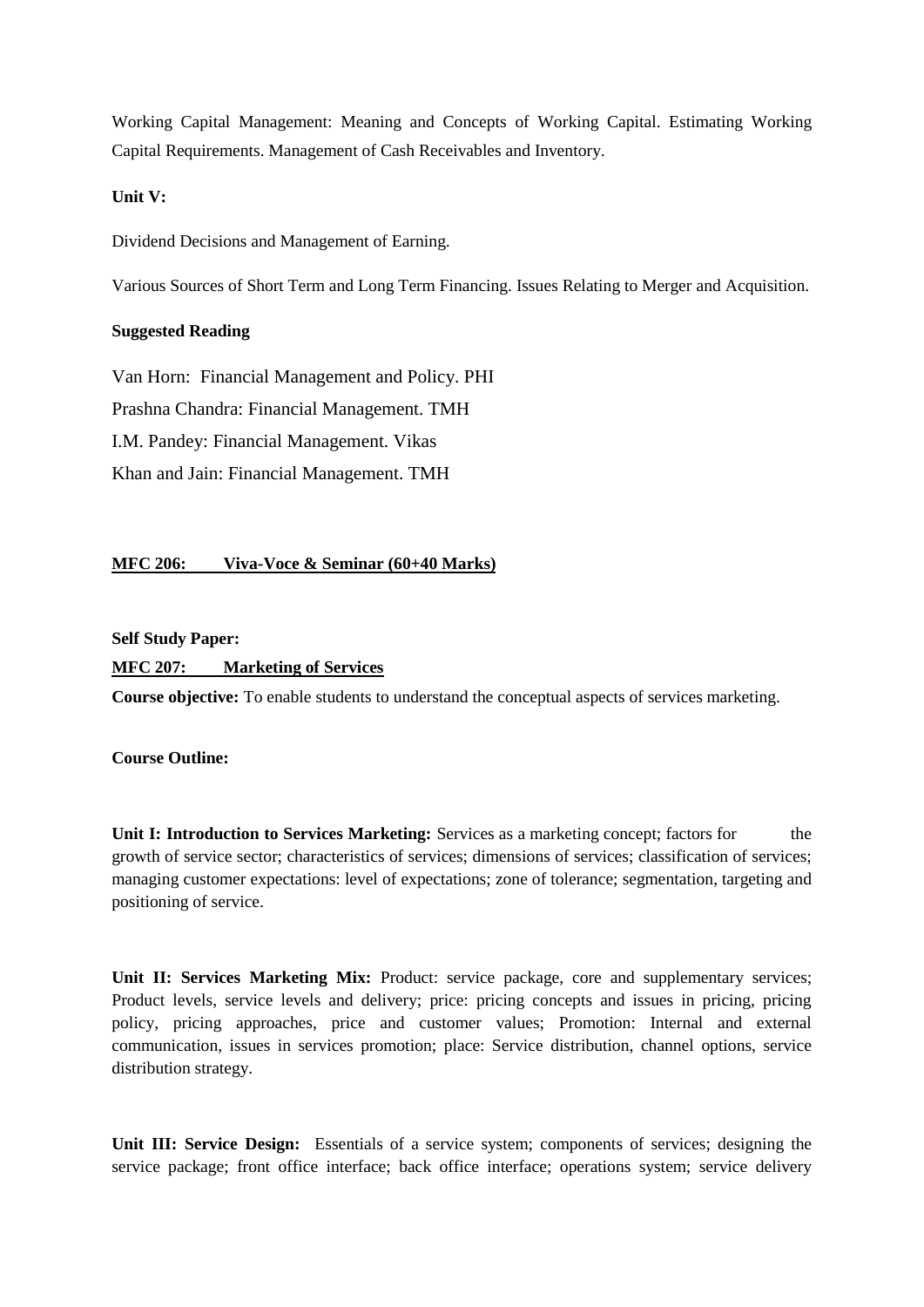system; customer satisfaction and conflicts; service recovery system; service quality; concept of service quality, measuring service quality; SERVQUAL system; concept of CRM: CRM objectives, technology impact on services, concept of e-CRM.

**Unit IV: Globalization of services:** Stages of globalization; international marketing services; emerging trends; principal driving forces in global marketing of services; key decisions in global marketing; services strategy and organizing for global marketing.

**Unit V: Marketing of Financial and Hospitality Services:** Application of the component of marketing of services in marketing of financial, tourism, travel and transport services.

### **Suggested Reading:**

Zeithaml, Gremler, Bitner, and Ajay Pandit, Services Marketing, Tata McGraw- Hill, 4<sup>th</sup> ed., 2008.

Lovelock, Services Marketing: People, Technology and Strategy, Pearson Education, 5<sup>th</sup> ed., 2007.

Baron S and Harris K, Services Marketing: Text and Cases, Palgrave, 2003

Rajendra Nargundkar, Services Marketing: Text and Cases, Tata McGraw- Hill, 2<sup>nd</sup> ed., 2007.

Harsh V Verma, Services Marketing: Text and Cases, Pearson Education, 2008.

Rama Mohana Rao, Services Marketing, Pearson Education

Govind Apte, Services Marketing, Oxford Univ. Press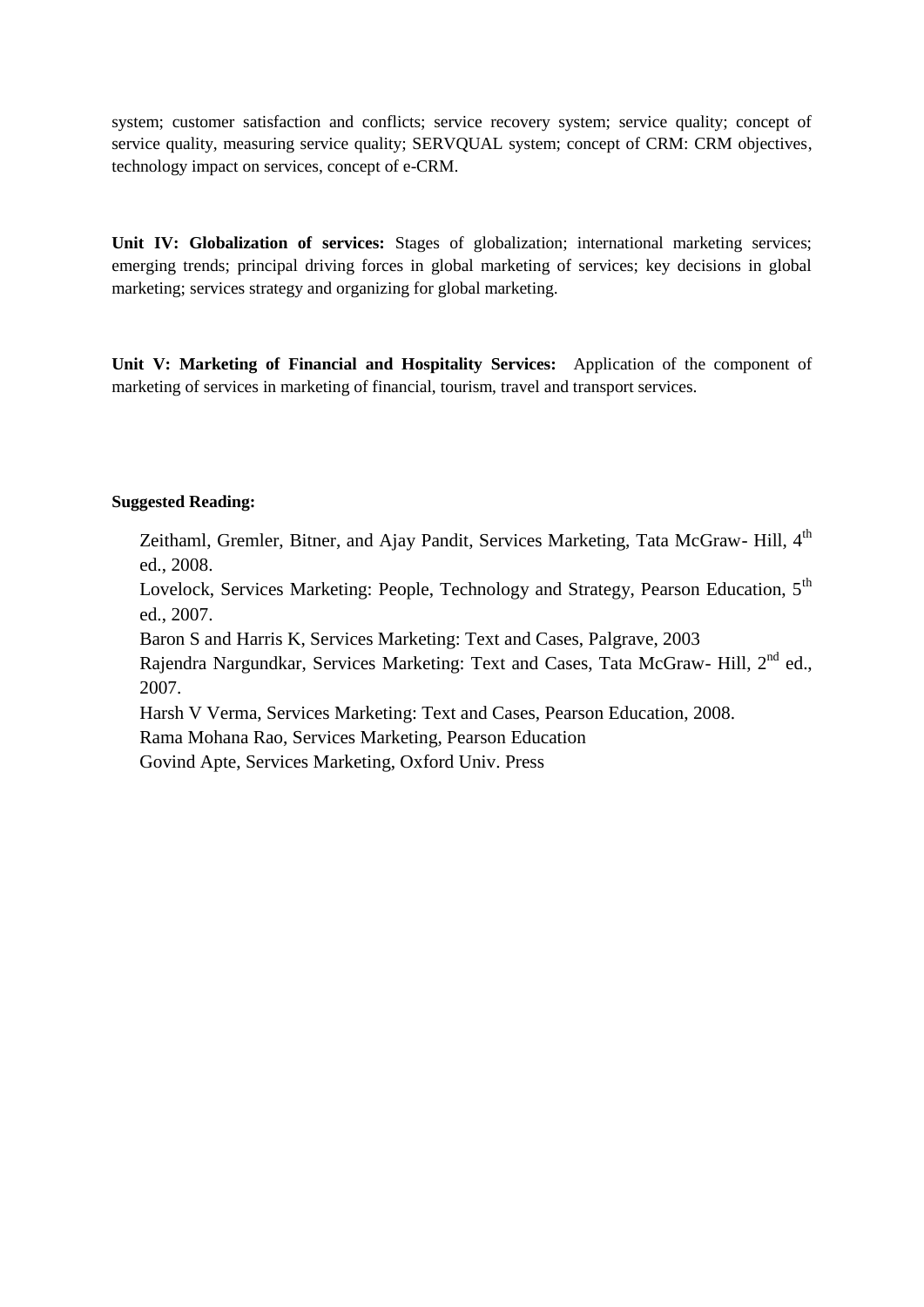### **MFC IIIrd Semester**

### **Core Paper:**

### **MFC- 301: Corporate Strategies and Policy**

#### **Course objectives:**

The main objectives of this course is to develop the perspective of the management of total enterprise from the point of view of top management.

### **Course Outline:**

### **Unit I:**

Corporate Planning: Nature and Scope of Corporate Planning – Determinants of Corporate Objectives, Factors Governing Corporate Business Plans. Types of Plans, Techniques of Corporate Planning, Short Range, Medium Range and Long Range Plan.

### **Unit II:**

Nature and Scope of Corporate Policy: Determinants of Corporate Policies, Features of Corporate Policies, Credibility, Feasibility, Acceptability Overall Company Policy, Analysis and Formulation of Organizational Policies – Marketing, Production, Financial and Personnel, Policy Frame Work for Multinationals.

## **Unit III:**

Nature and Scope of Corporate Strategy – Determinant, Concept and Approach to Strategy Formation. Situation Audit and SWOT Analysis. Portfolio Analysis, Strategic Choices. Strategy Evaluation and Control.

### **Unit IV:**

Corporate Appraisal: Significance of Corporate Appraisal, Assessment of Internal Capabilities, Capabilities Profile, Strategic Advantage Profile (SAP).

## **Unit V:**

Corporate Governance and Social Responsibility – Corporate Governance, Role of BOD and top Management in Corporate Governance. Social Responsibilities of Strategic Decision Makers. Ethics in Business and Corporate Governance.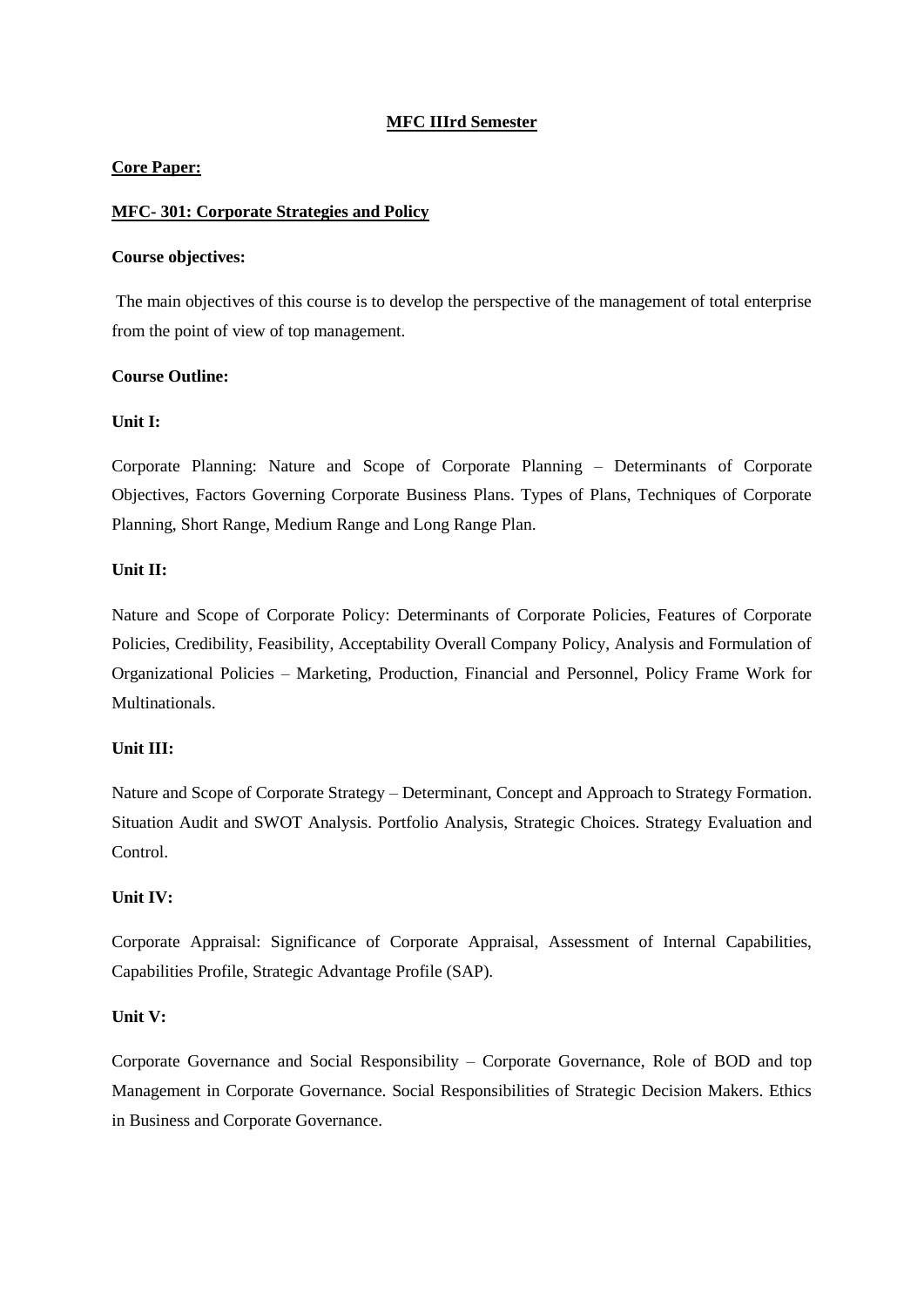### **Suggested Reading**

Business Policy – Azhar Kazmi Corporate Strategy – H. Iger Anseff Concept of Corporate Strategy – Kenneth A andraws Business Policy and Strategy – L.M. Prasad.

### **MFC-302: Business Research Methodology**

### **Course Objectives:**

To develop and understanding of the research methodology used in social sciences and its business applications.

### **Course Outline:**

### **UNIT I:**

Meaning of Research. Basic and Applied Research. Research in Social Sciences. Types of Research – Descriptive, Exploratory and Cause – Effect Relationship studies. Process of Research. Research in Business.

### **UNIT II:**

Data Collections: Primary and Secondary Data. Process of Data Collection, Techniques of Sampling Preparation of Data Collection Tools. Interviewing Biasness and its Prevention.

#### **Unit III:**

Measurement and Scales, Distributions, Measurement of Central Tendency – Arithmetic and Geometric Mans. Median and Mode. Dispersion – Measurement of Variance and Standard Deviation. Variance of Sum, Difference and Product of Random Variables. Variance of Correlated Variables.

#### **Unit IV:**

Covariance and Correlation: Regression – Bi-variate Regression, Computation of Multi-variate Regression Using Computer Programmes and Interpretation of Results. Use of Regression Analysis of Time Series – Trends and Seasonal Components. Index Numbers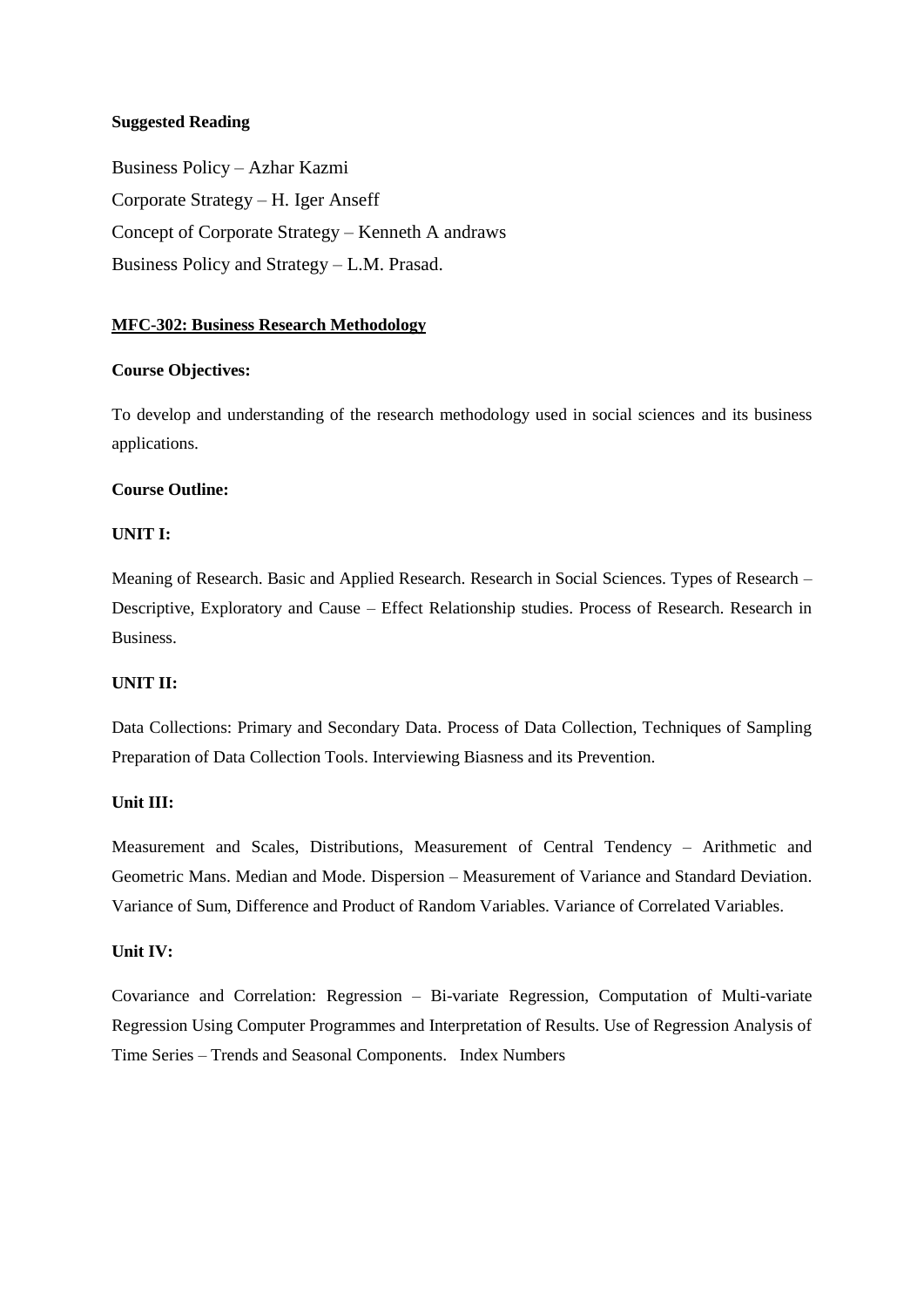### **Suggested Readings**

Research for Marketing Decisions – Green and Tull Marketing Research – Aakar, Day and Batra Marketing Research – Beri Research Methodology – Kothari Statistics – C.B. Gupta

## **MFC 303: Training Report Evaluation and Viva-voce (60+40 Marks)**

### **Elective Papers:**

The Candidate has to opt three papers from the following elective papers.

#### **MFC-304: Working Capital Management**

### **Course objectives:**

To develop among students expertise to analysis the issues relating to working capital management in organizations and to formulate effective policies.

#### **Course Outline:**

#### **Unit I:**

Concept of Working Capital. Approaches of Working Capital. Liquidity Vs Profitability Trade – Off. Working Capital Polices. Operating Cycle. Weighted Average Duration of Operating Cycle. Estimating Working Capital Requirements – Various Techniques.

### **Unit II:**

Inventory Management: Purpose of Holding Inventory. Cost of Holding Inventory. Cost Benefit Trade Off. Economic Order Quantity, Economic Lost Size, Reorder Point and Safety Stock. Inventory Management and Monitoring Techniques.

#### **Unit III:**

Receivable Management: Basic Issues in Receivable Management. Credit Standards. Evaluating Credit Worthiness. Terms of Credit. Evaluating Changes in Credit Policy. Techniques of Credit Monitoring.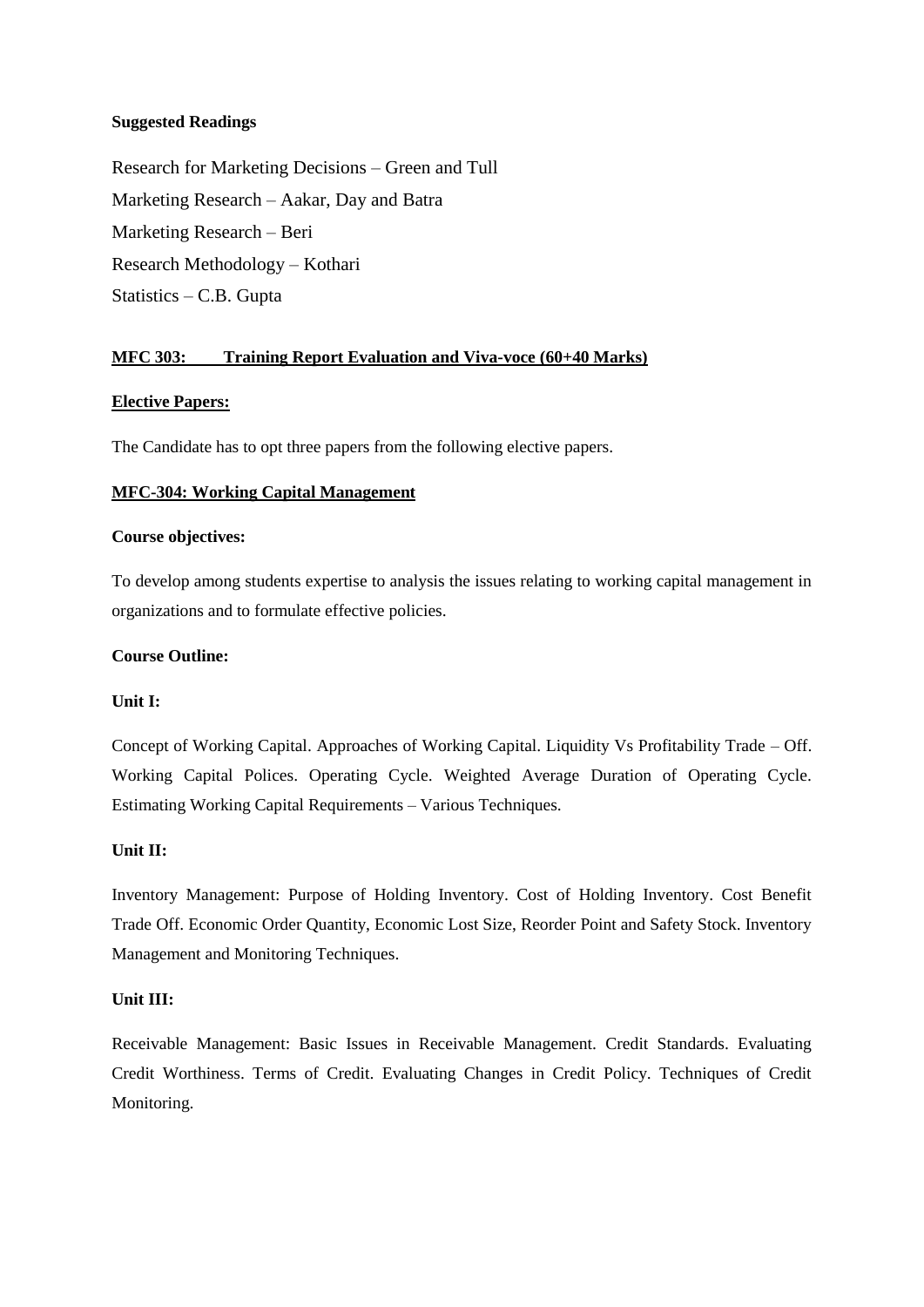#### **Unit IV:**

Management of Cash: Motives of Holding Cash. Cost Benefit Trade Off of Liquidity. Cash Management Models. Cash Planning and Budgeting. Management of Collection and Disbursement. Management of Marketable Securities Purpose of Holding Securities. Evaluating Different Types of Securities.

## **Unit V:**

Financing Working Capital Requirement: Various Sources of Working Capital Financing. Trade Credit, Bank Financing – Recent Policies of Bank Financing. Market Based Financing. [Lease, Factoring, Commercial Papers etc.]

### **Suggested Reading**

I.M Pandey: Financial Management Prashana Chandra: Financial Management. TMH Manju Agrawal: Working capital management. IIF

### **MFC-305: Taxation Laws and Accounts**

### **Course objectives:**

The course aims to provide students in-depth knowledge of laws and accounts relating to income tax and other taxes in India.

### **Course Outline:**

### **Unit I:**

Income Tax – The Concept of Income Heads of Income, Aggregation and Clubbing of Income, Computation of total Income and Tax Liability of Individuals Hindu Undivided Families and Firms, Relates of Tax.

#### **Unit II:**

Income Tax – Computation of total Income and Tax Liability of Companies and Co-Operative Societies.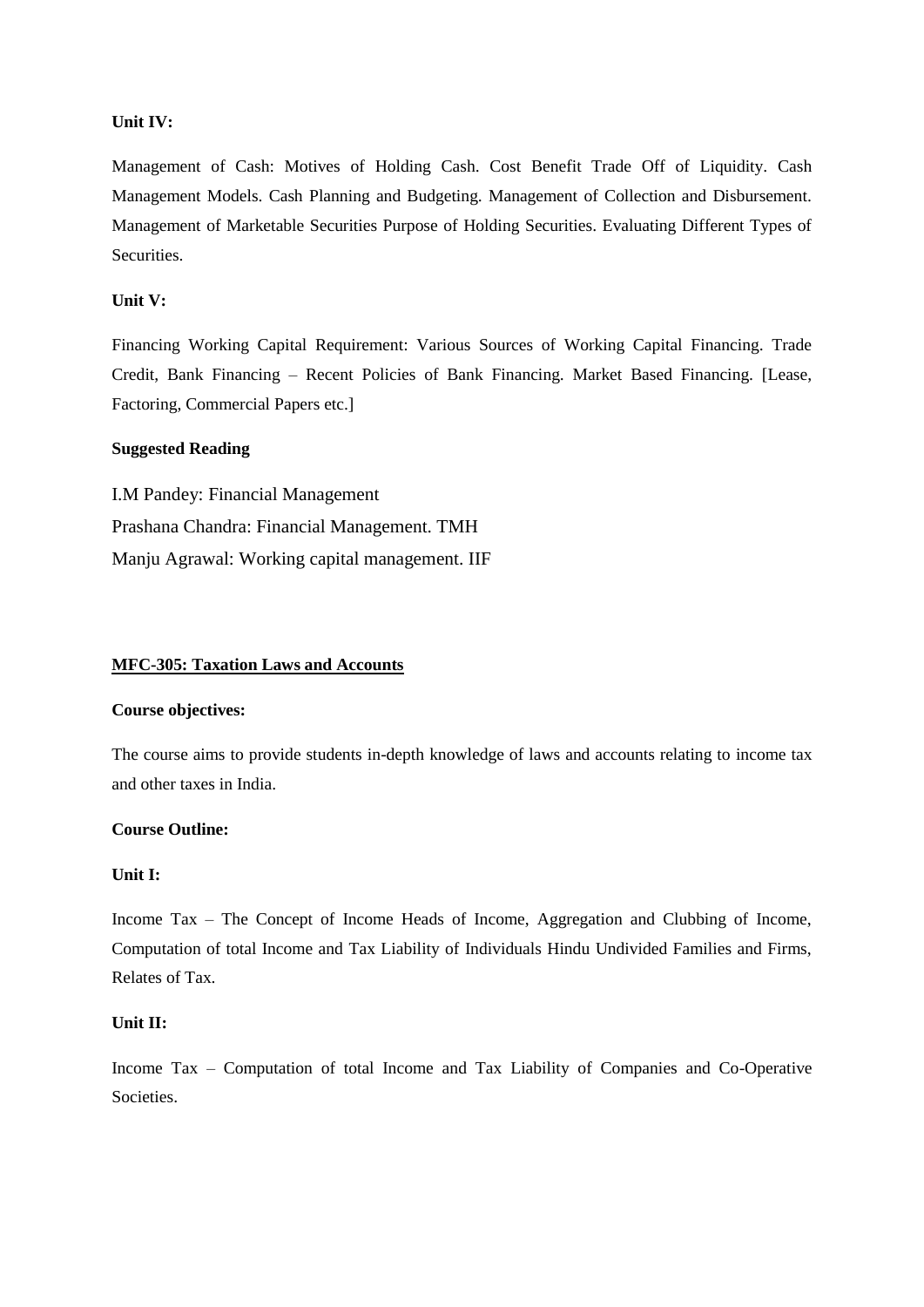Income Tax – Income Tax Authorities, Assessment Procedures Appeals Revision and Settlement, Deduction of Tax at Source and Advance Payment of Tax.

#### **Unit IV:**

Main Provisions of the Law Relating to Excise Duties and Custom Duties.

## **Unit V:**

Provisions Related to State and Central Sales Tax.

### **Suggested Reading**

Kanga and Palkiwal: Income Tax Law Mehrotra H.C.: Income Tax Law Prasad Bhagwati: Income Tax Law Bare Acts: Income Tax Act 1961, Excise & Custom Duties Act, Central and State Tax. Singhania V.K.: Direct Taxes, Income Tax Guide Singhania V.K.: Indirect Tax Laws

### **MFC- 306: Management Information System**

Course objectives: The course aims to provide the knowledge about MIS to the students.

#### **Course Outline:**

### **Unit I:**

Introduction to Management Information System, Systems Approaches, Decision Making & Need for Information, MIS Organization within the Company.

#### **Unit II:**

Introduction to system analysis & design with respect to MIS, Evolution of An Information System, Decision Making Process & MIS, Decision Assisting Information System, Decision Support Systems and Expert Systems.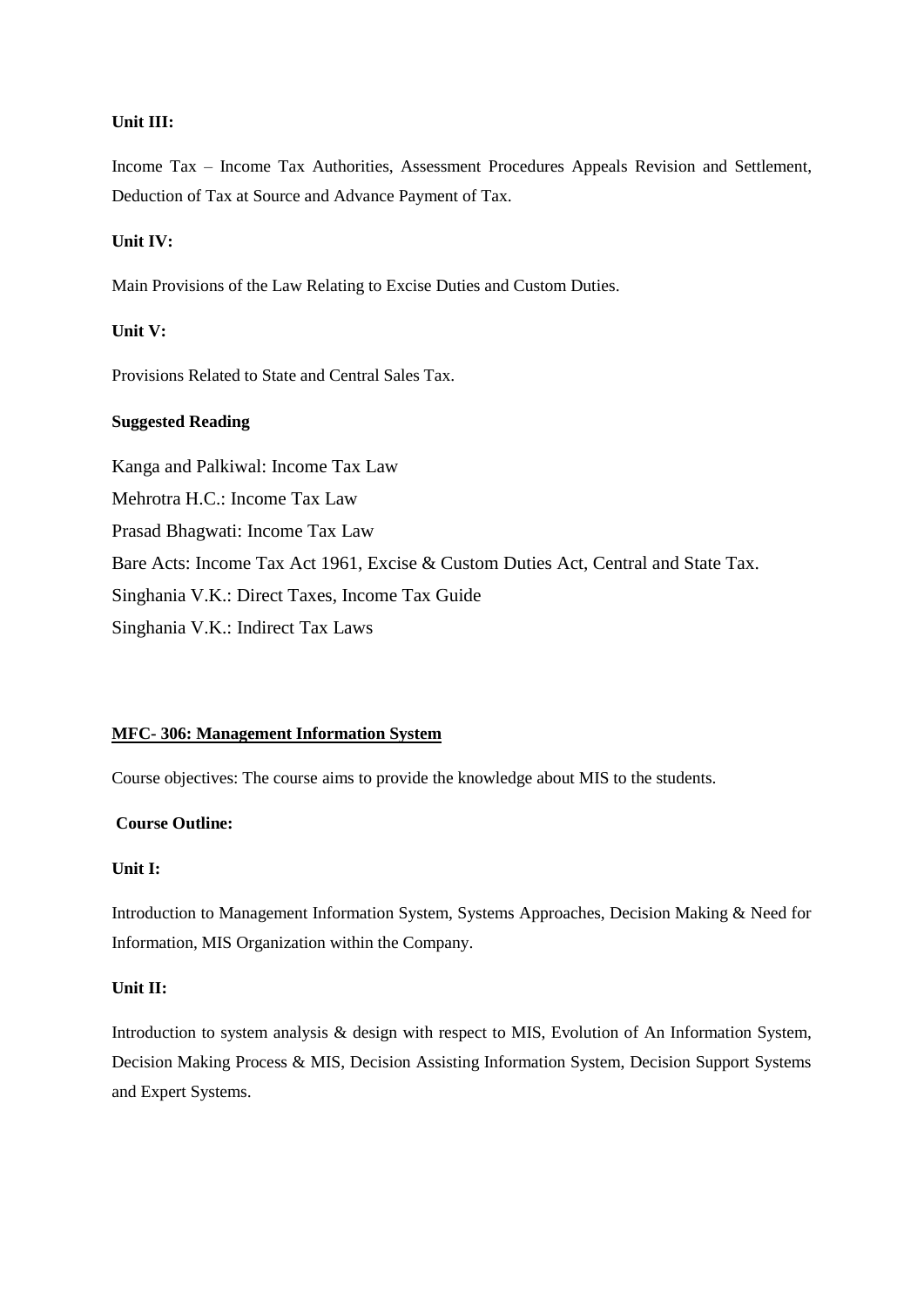MIS Design – Defining Problem, Set System Objectives, Determine Information Needs & Sources, Development of Alternative Conceptual Designs & Conceptual Design Report.

### **Unit IV:**

Structure of MIS, Development of MIS, MIS Reports, Making MIS Effective & Efficient, Limitations of MIS.

### **Unit V:**

Computation to approach to Accounting and Finance (Tally)

### **Suggested Reading**

Brein James, O.: Computers in Business Management: An introduction Scot, George M.: Principles of MIS Murdick, Robert G. etc.: information system for modern management Bocchino William A: MIS tools and design

## **MFC- 307: Management of Financial institution**

#### **Course objectives:**

The objectives of the course is to familiarize the students with concepts, tools and techniques which are useful to a manager in management of a band and other financial institution.

#### **Course Outline:**

#### **Unit I:**

Financial Institutions – Definition, Types and Role of Financial Institutions in Economic Development, Reserve Bank of India. Organisation, Management, Role and Functions, Credit Control.

#### **Unit II:**

Management of Commercial Banks: Objectives, Functions and Organizational Setup, Management of Deposits, Mobilization of Funds, Management of Cash Position and Liquidity, Management of Primary and Secondary Reserve. Management of Loan, Management of Capital Funds.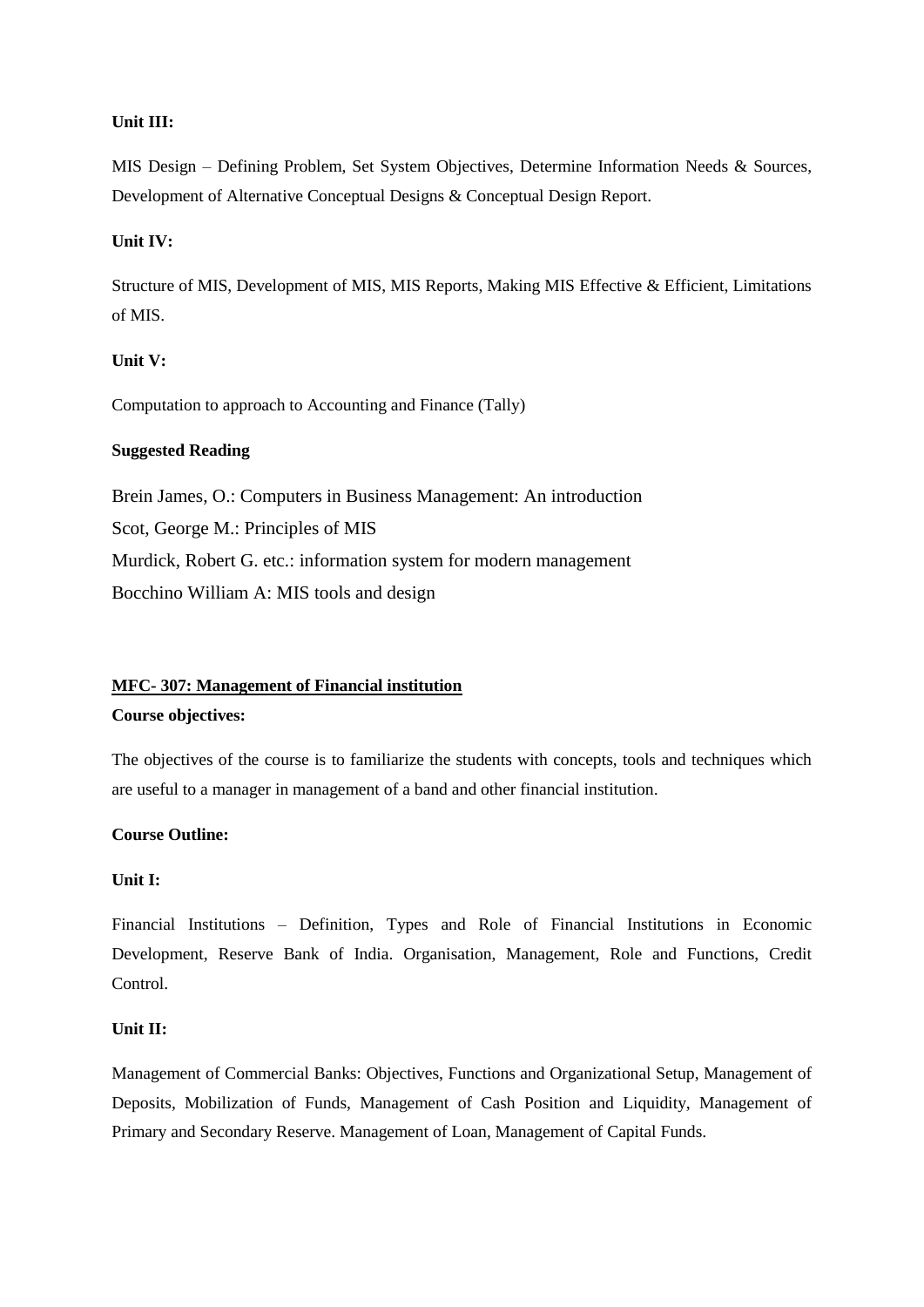Development Banks: Role, Management, Organizational Setup and Operational Policies of IDBI, IFCI, ICICI, SFCS and SIDBI.

## **Unit IV:**

Organizational Setup and Operational Policies of Life Insurance Corporation (LIC), Unit Trust of India (UTI), GIC and Mutual Funds and Private Insurance Companies.

### **Unit V:**

Management of other Non-Banking Financial Institutions: Policies and Practices Regarding Mobilization and Management of Funds in NBFCs and Their Performance.

### **Suggested Reading**

Robinson: Financial Institution Srivastava R.M.: Management of Indian Financial institution Bhole L.M.: Financial Markets and Institutions Jacoles: Financial Institution

#### **Self Study Paper:**

#### **MFC 308: E-Commerce**

**Course Objective: T**he aim is to help students develop insight on how electronic commerce affects the strategic intent and operations function of the firm, how electronic commerce can be used to create a strategic competitive advantage for an enterprise, and explain some of the best practices in Ecommerce that are currently available

### **Course Outline:**

**Unit I: Introduction to e-Commerce:** e-Commerce Infrastructure, Business Models and e-Commerce Strategy

### **Unit II: Supply Chain Management and e-Commerce**

## **Unit III: Marketing Strategies and e-Commerce**

**Unit IV: Mobile Commerce and e-Commerce Security and Controls**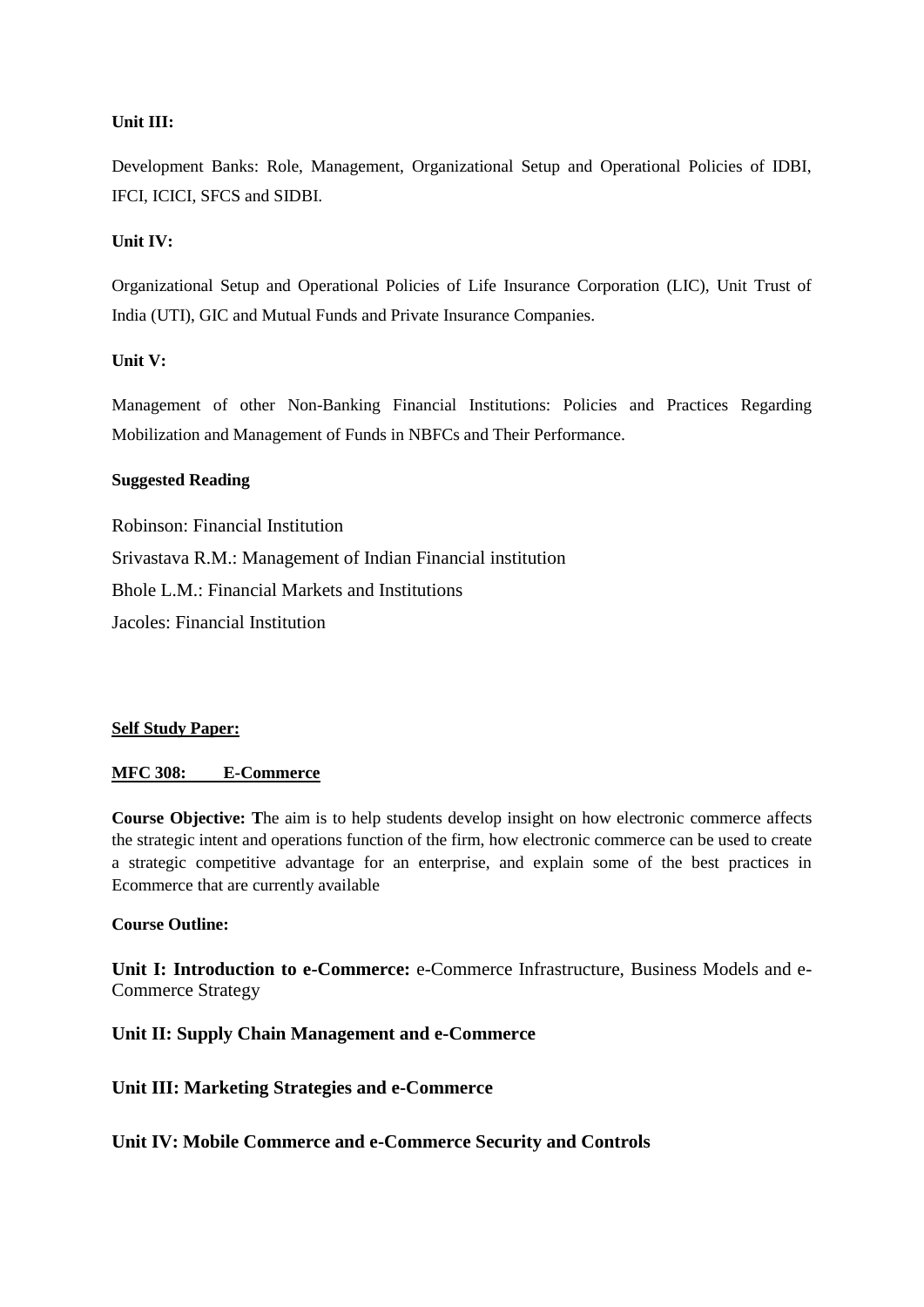## **Unit V: Global, Social, Legal and Ethical Issues in e-Commerce**

#### **Suggested Readings:**

Turban, E., King, D., McKay, J., Marshall, P., Lee, J., & Viehland, D. (2008). *Electronic commerce: A managerial perspective 2008* Pearson

#### **MFC IVth Semester**

#### **Core Papers:**

#### **MFC-401: Financial Markets and Services**

### **Course objectives:**

The main objectives of the course is to equip students with skills required for handling the problems of financial markets and services.

#### **Course Outline:**

### **Unit I:**

An Overview of Financial System: Structure and Significance of Financial Markets, Money Market in India, Constituents Regulations and Recent Developments.

### **Unit II:**

Capital Market in India, Constituents Regulation and Recent Development, New Issue Market. SEBI Guidelines Relating to Primary Market.

### **Unit III:**

Merchant Banking and Venture Capital – The Concept of Merchant Banking Services of Merchant Bankers, Merchant Banking in India – Rules and Regulations Management of Capital Issues. Fixed Deposits and Debenture Issues. Venture Capital – The Concept and Characteristics Growth of Venture Capital Services in India.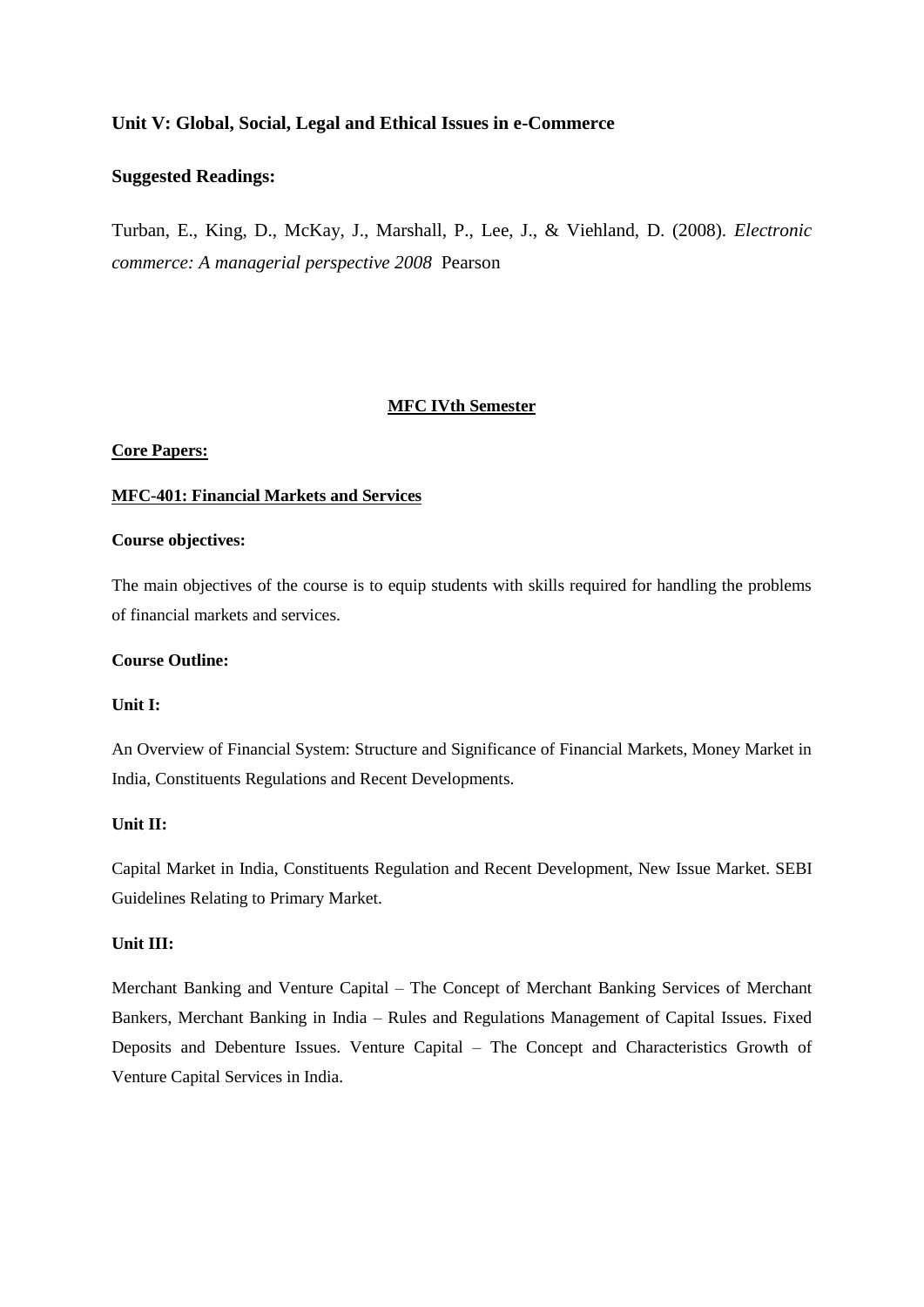### **Unit IV:**

Leasing: Concept, Types, Legal and Tax Aspects, Hire-Purchase, Lease Structuring.

### **Unit V:**

Other Financial Services: Factoring – Concept and Characteristics, Types of Factoring, Factoring in India, Factoring and Bill Rediscounting, Credit Rating – Concept and Types, Function of Credit Rating Agencies. Credit Rating Agencies in India. Forfeiting –Meaning and Mechanism.

### **Suggested Reading**

J.C. Verma – Merchant Banking P. Chandra – Financial Management J. Vanhorne – Financial Management and Policy L.K. Bansal – Merchant Banking

### **MFC-402: International Financial Management**

#### **Course objectives:**

The objective of the course is to give insight relating to financial management applications in the realm of international business with special reference to international financial markets, systems & problems of MNCs.

### **Course Outline:**

### **Unit I:**

Financial Management in Global Perspective: International Monetary System and Financial Market. The Foreign Exchange Market. Currency Derivatives. Financial Swaps. Determinants of Exchange Rates, Parity Theories and Their Relevance.

#### **Unit II:**

Exposure and Risk: Translation, Transaction and Operating Exposures: Their Measurement and Management.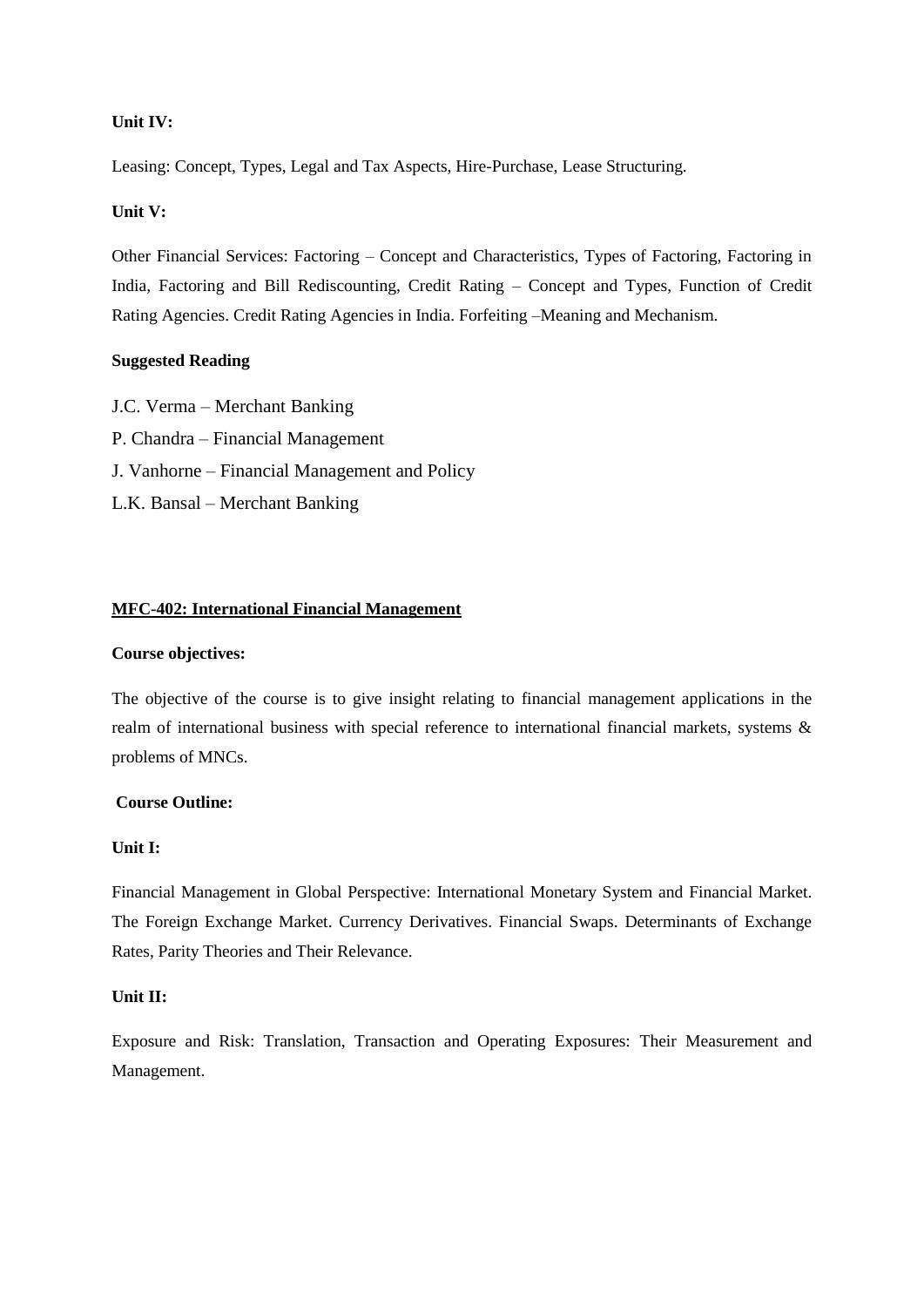International Capital Market: International Equity Issues and Long Term Borrowings. GDRs, ADRs and Euro Bonds. International Development Banks, Foreign Currency Financing by Indian Financial Institutions.

#### **Unit IV:**

Corporate Strategy and FDI, Designing a Global Expansion – International Project Appraisal, Cost of Capital and Capital Budgeting Techniques. Tax Considerations and Assessment of Political Risk. Foreign Direct Investment in India. International Portfolio Investment – Risk and Return on International Portfolio. Portfolio Investment in India.

#### **Unit V:**

Short Term Financial Management: Management of Cash, Inventory and Accounts Receivable in Global Context. Inter–Company Fund Flow Mechanism. Short Term Financing. Financing of International Trade.

### **Suggested Reading**

Shapiro AC – Multinational Financial Management : PHI Apte : International Financial Management: PHI Seth, A.K.: International Financial Management. Sharan, V.: International Financial Management.

#### **MFC 403: Project Report & Viva-Voce (60+40 Marks)**

#### **Elective Papers:**

The candidate has to opt three papers from the following elective papers.

#### **MFC- 404: Corporate Tax Planning**

#### **Course objectives:**

The course aims at basically, to sharpen, the skills of the students to enable them to organize planning of corporate taxes.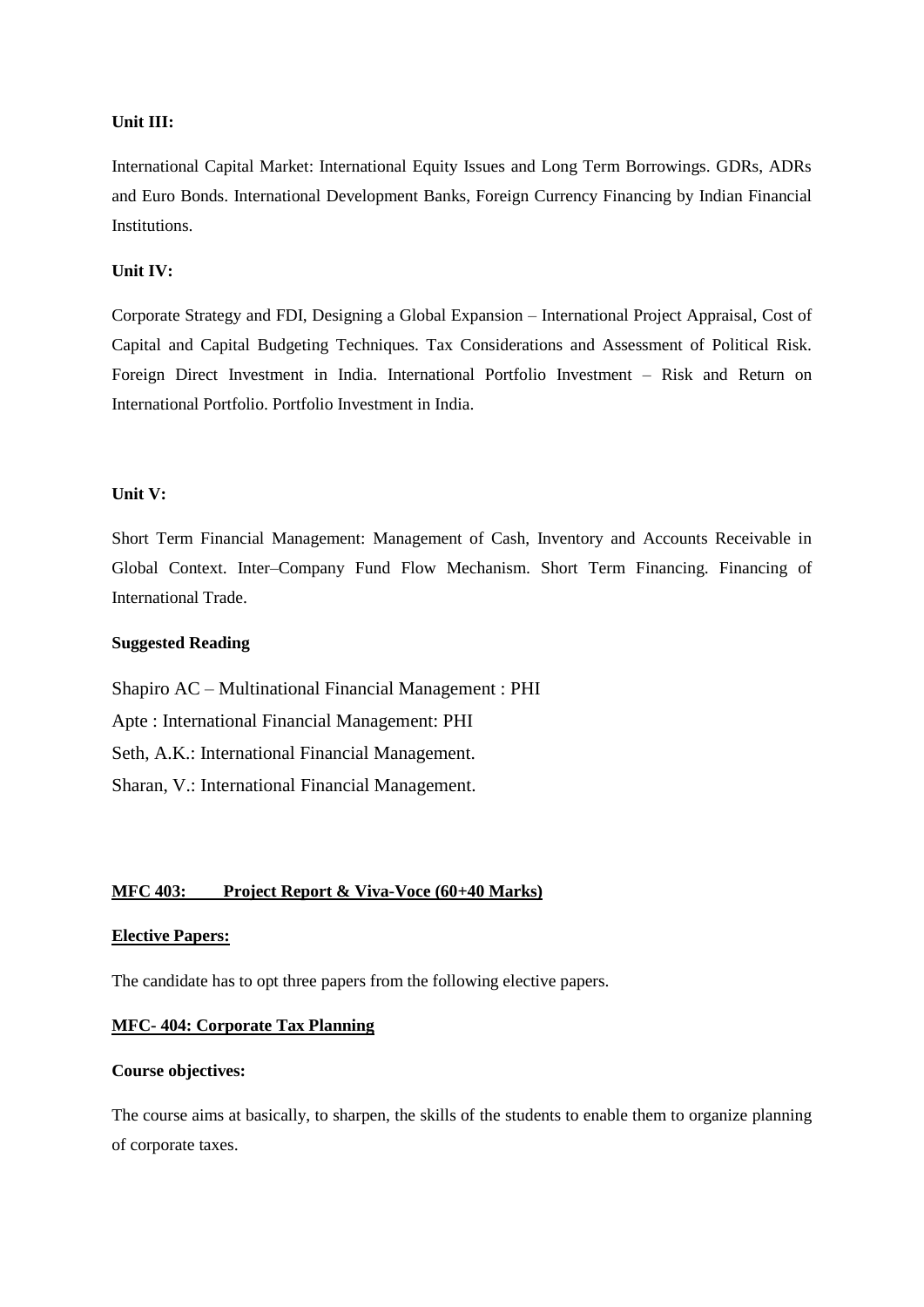### **Course Outline:**

## **Unit I:**

Introduction: The Concept of Tax Planning, The Scope of Tax Planning, Tax Evasion, Tax Avoidance and Tax Planning, Tax Obligation of Management System of Accounting, Tax Audit, Statutory Obligation and Procedure.

### **Unit II:**

Tax Planning Through Organization Set-Up – Comparative Tax Obligations of Different Forms of Business Organizations: Individuals, Partnership Firms and Companies.

### **Unit III:**

Tax Planning for Managerial Decisions – Capital Structure, Dividend Policy, Depreciation Policy Inventory Policy, Make or Buy, Own or Lease, Set down or Continue, Foreign Collaborations.

### **Unit IV:**

Tax Planning Through Incentives – Tax Provisions Relating to Free Trade Zones, Infrastructure Sector and Backward Areas, Tax Incentives for Exporters.

### **Unit V:**

Tax Planning and Corporate Succession – Amalgamation, Mergers and Buy-Outs.

### **Suggested Reading**

Srivastava, E.A. – Corporate Tax Planning Agarwal J.D. & Agarwal, R.K. – Tax Planning for Industrial Units Agarwal, R.K. – Tax Obligation under Income Tax Law Prasad Bhagwati – Law and Practice of Income Tax in India Singhania, U.K. – Students Guide to Income Tax Shah D.D. – A Treaties on Tax Planning Santhonam, R. – Tax Planning in respect of Capital Gains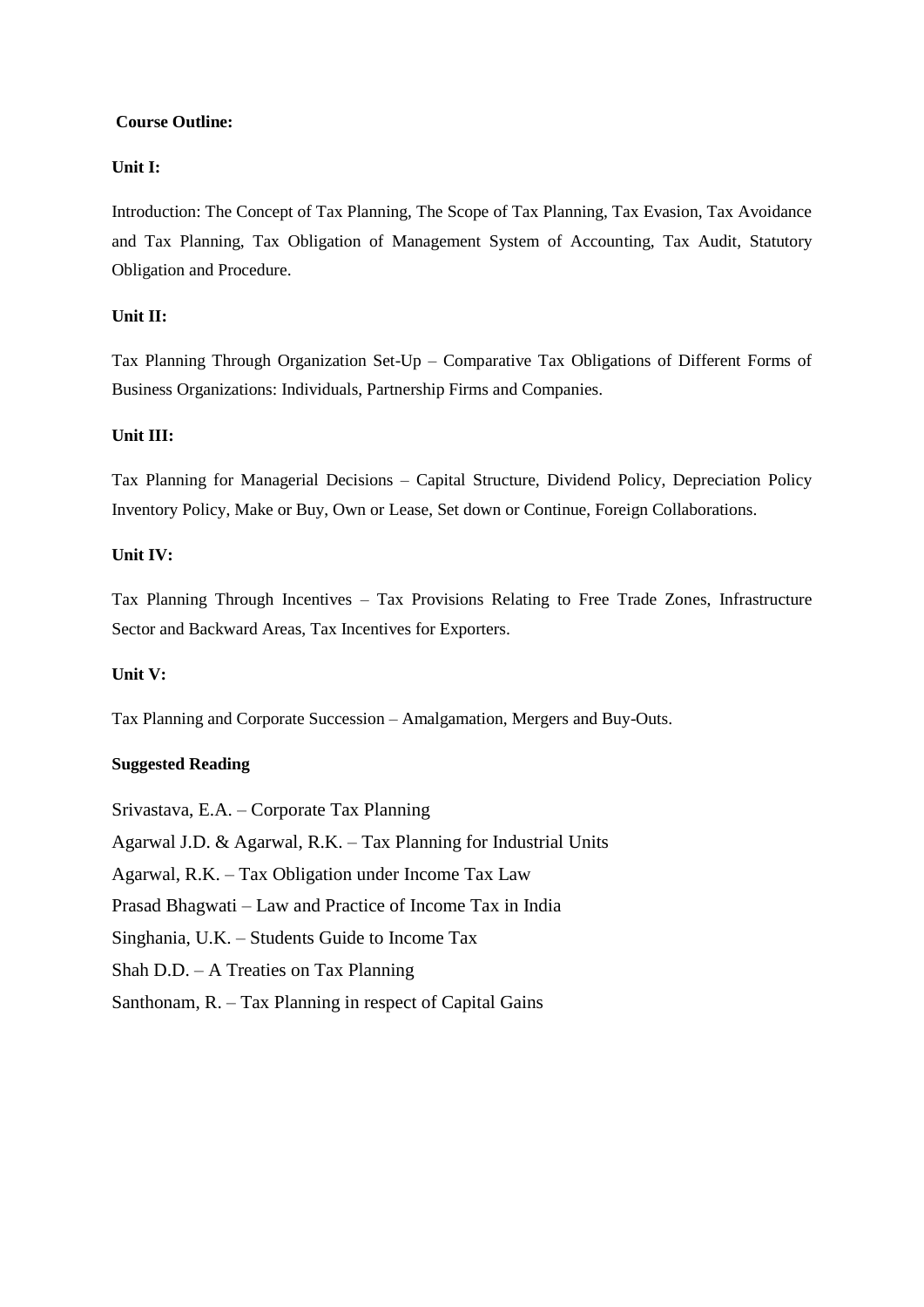### **MFC- 405: Security Analysis**

### **Course objectives:**

The objectives of the course is to provide knowledge regarding securities the risk associated with the functioning of stock market and its regulation.

### **Course Outline:**

### **Unit I:**

Investment Scenario: Investment and Speculation Investment Objectives, Investment Opportunities, Securities – Types of Securities: Shares, Bonds, Government Securities and Derivatives.

### **Unit II:**

Risk and Return: Measurement of Return, Risk: Sources of Risk, Types of Risk – Systematic and Unsystematic Risk, Measurement of Risk, Basic Valuation Models.

Efficient Market Hypothesis: Its Various Forms and Implications.

### **Unit III:**

Fundamental Analysis – Economic, Industry and Company Analysis, Technical Analysis.

## **Unit IV:**

Valuation of Equity Shares, Bond Valuation. Interest Rate Risk and Bond Value, Yield Curve, Duration of Bond. Default Risk

## **Unit V:**

Market of Derivatives: Futures, Forwards, Options and Swaps. Types and Valuation. Hedging Strategies and Arbitration Opportunities in Derivative Market.

#### **Suggested Reading**

W. Sharpe – investment: PHI Fischer and Jordon: Security Analysis and Portfolio Management: PHI S. Barua and J. Verma: Portfolio Management: TMH A.V. Avadhani: Security Analysis and Portfolio Management: Himalaya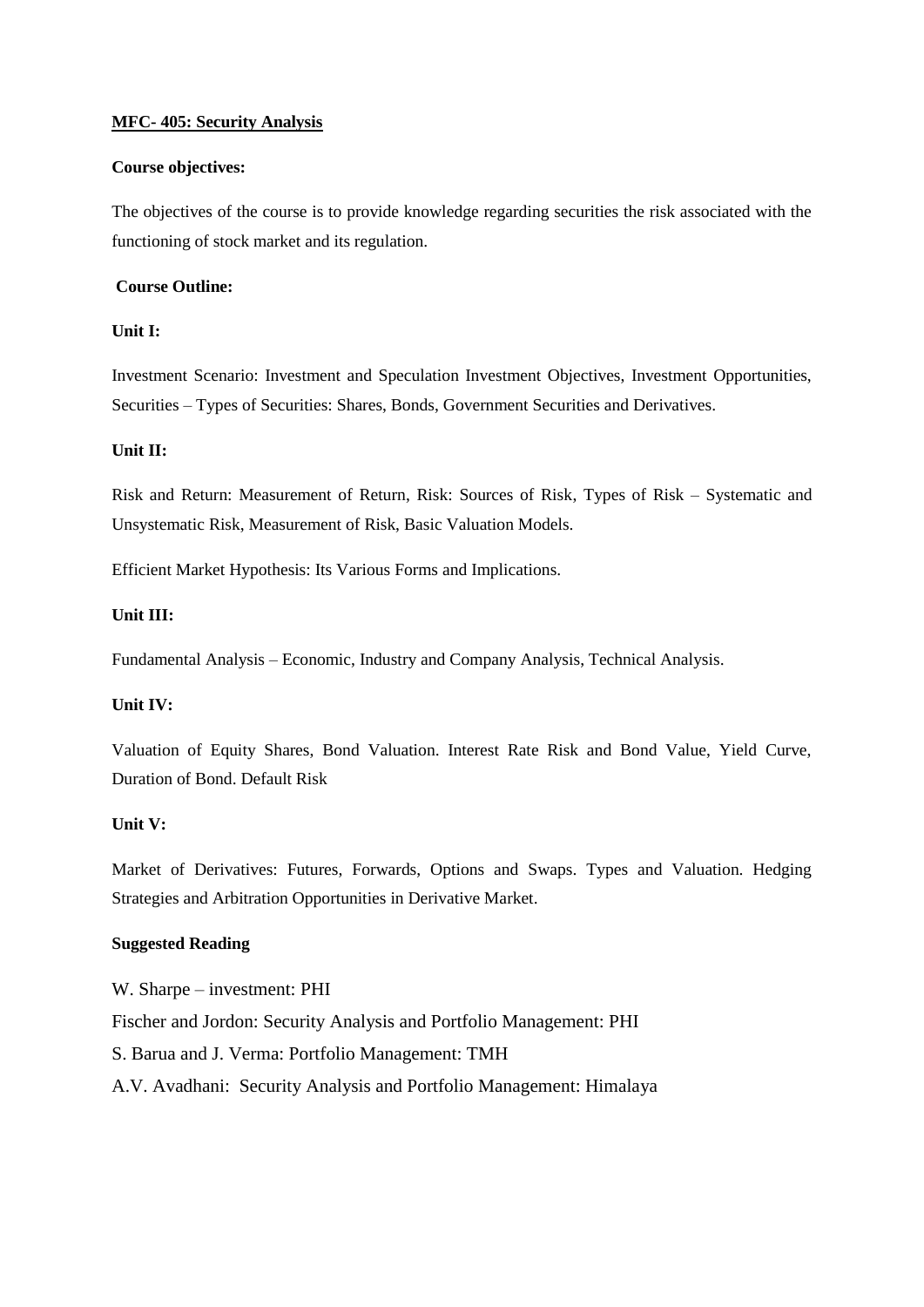### **MFC- 406: Portfolio Management**

### **Course objectives:**

The objectives of this course is to expose the students to an in depth study of portfolio management.

### **Course Outline:**

### **Unit I:**

Meaning of Portfolio Management – Diversification: Meaning, Types and Needs, Risk and Return on a Diversified Portfolio, Markowitz's Portfolio Theory, Market Model of Sharp.

### **Unit II:**

Capital Asset Pricing Model. Its Implication and Validity. Anomalies in Stock Market. Arbitration Pricing Model and Factor Models.

### **Unit III:**

Portfolio Selection and Management: Defining Portfolio Objectives and Constraints. Portfolio Investment Strategies – Active and Passive Portfolio Management. Selection of Securities for Portfolio. Portfolio Revision Techniques. Formula Plans.

## **Unit IV:**

Portfolio Evaluation: Meaning of Portfolio Performance. Value At Risk (Var). Different Models of Portfolio Evaluation. Benchmarking and Portfolio Evaluation.

## **Unit V:**

Mutual Funds: Meaning , Importance and Types of Mutual Funds. Regulatory Framework for Mutual Funds. Marketing of Mutual Funds.

## **Suggested Reading**

Sharpe et. al. – investments: PHI Fisher and Jordan: Security Analysis and Management. PHI Francis: investment Analysis and Management: PHI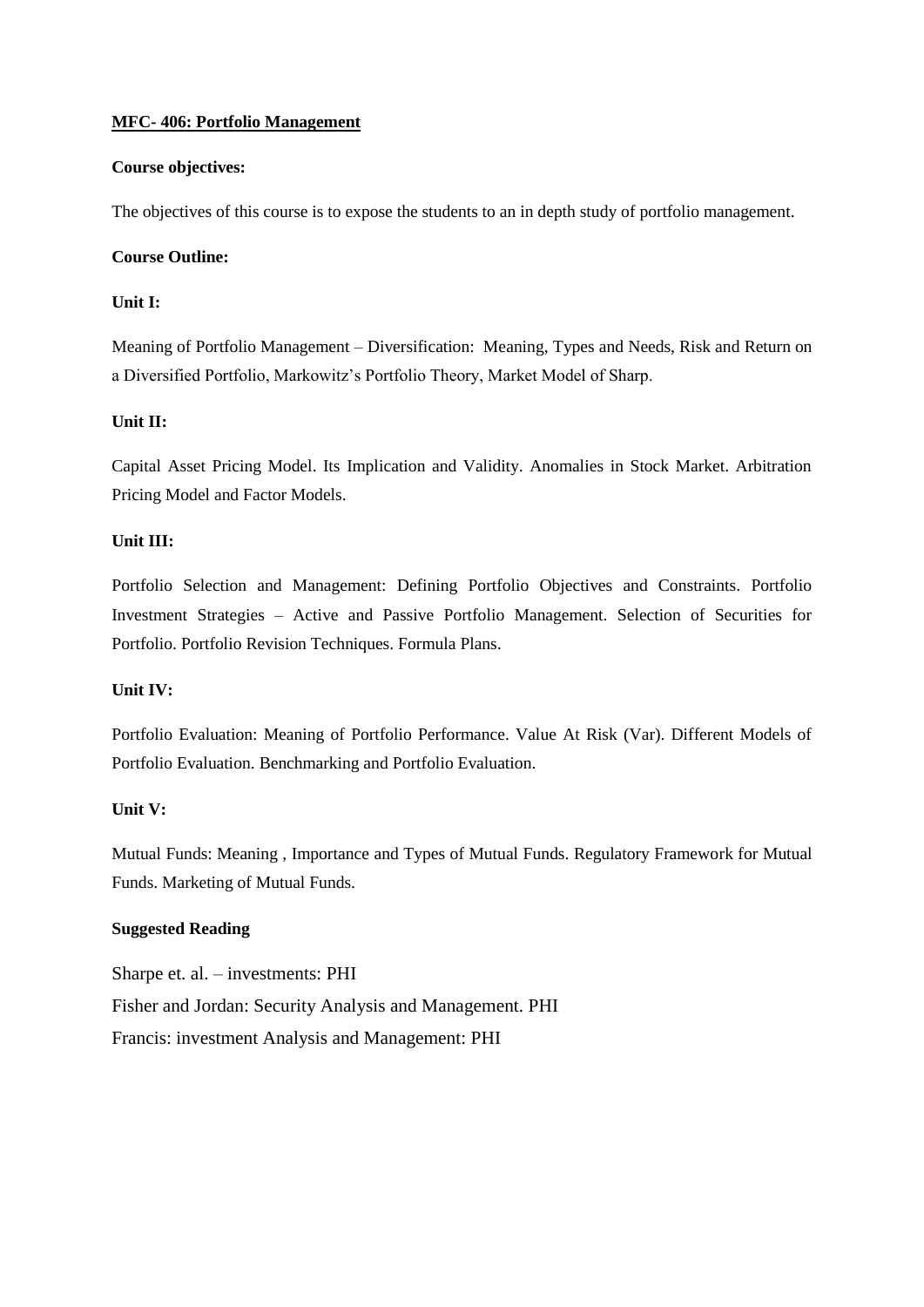### **MFC- 407: Project Management**

### **Course objectives:**

To provide adequate knowledge to the students for formulating and handling of project.

### **Course Outline:**

### **Unit I:**

Project Management: Nature, Scope, Process, Elements, Significance and Emerging Issues. Identification of Investment Opportunities and their Feasibility. Market and Demand Analysis.

### **Unit II:**

Technical Analysis: Choice of Technology, Analysis of Materials and Inputs, Plant Locations and Layout Pollution Control and Government Regulations.

### **Unit III:**

Project Appraisal: Major Cost Components and Estimation of the Cost. Financial Projections. Project Appraisal Techniques under Certainty, Risk and Uncertainty. Social Cost Benefit Analysis. Project Appraisal in Practice Process followed by Financial Institutions in India.

## **Unit IV:**

Project Financing: Estimation of Financial Requirements, Capital Structure and Source of Financing, Various Financing Schemes of Financial Institutions. Foreign Currency Financing.

## **Unit V:**

Net Work Techniques for Project Management: PERT / CPM Techniques. Time-Cost Trade-off. Resource Leveling.

## **Suggested Reading**

Prasanna Chandra: Project: Preparation, Appraisal, Budgeting and Implementation. P.K. Matto: Project Formulation in Developing Countries Dass Gupta & Sen : Guideline for Project Evaluation D.K. Jain : Project Planning and Appraisal in Planned Economy